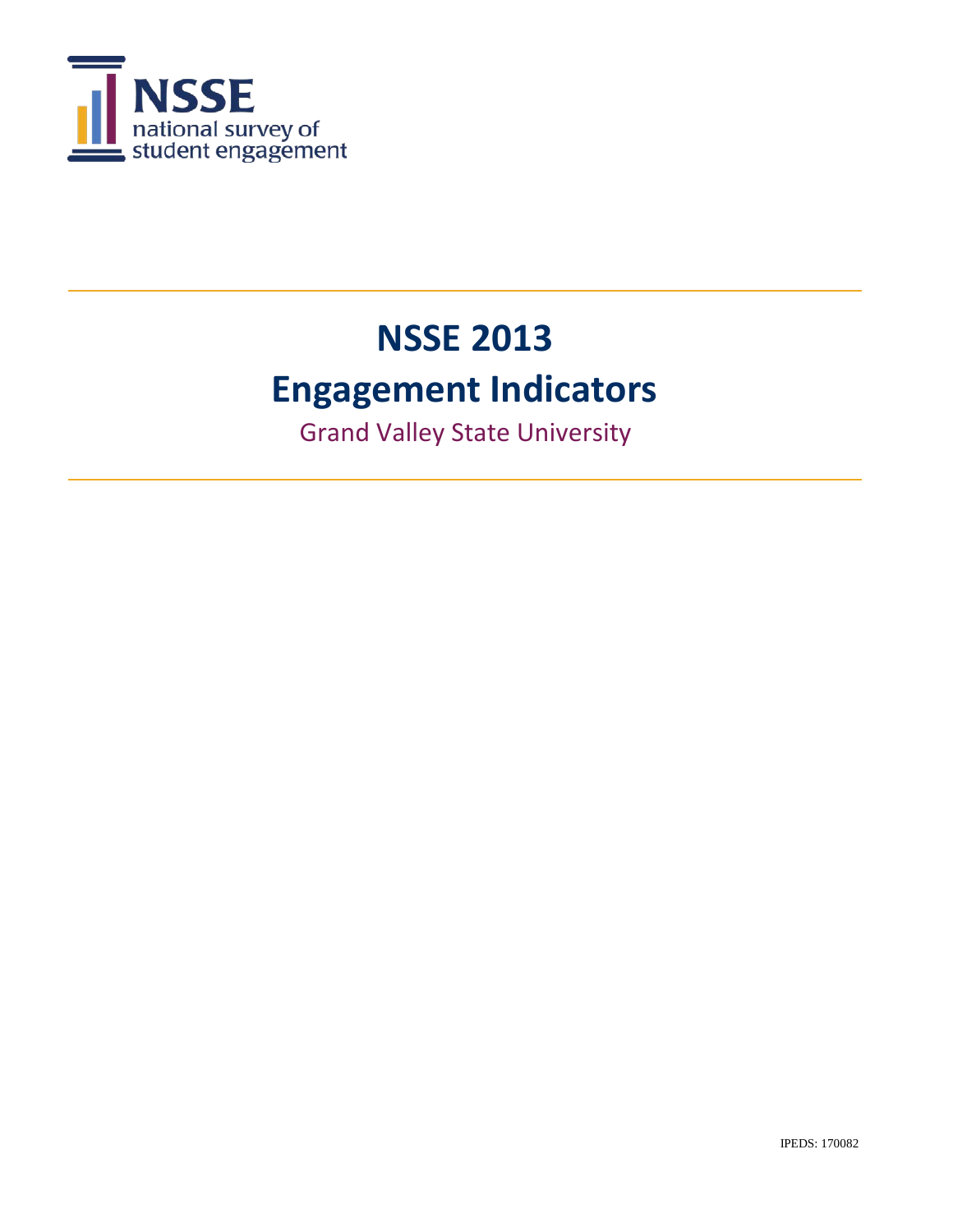

### **About Your** *Engagement Indicators* **Report**

Engagement Indicators (EIs) provide a useful summary of the detailed information contained in your students' NSSE responses. By combining responses to related NSSE questions, each EI offers valuable information about a distinct aspect of student engagement. Ten indicators, based on three to eight survey questions each (a total of 47 survey questions), are organized into four themes as shown at right.

| Theme                           | Engagement Indicator                |
|---------------------------------|-------------------------------------|
|                                 | <b>Higher-Order Learning</b>        |
| Academic Challenge              | Reflective and Integrative Learning |
|                                 | <b>Learning Strategies</b>          |
|                                 | <b>Quantitative Reasoning</b>       |
|                                 | <b>Collaborative Learning</b>       |
| Learning with Peers             | Discussions with Diverse Others     |
|                                 |                                     |
| <b>Experiences with Faculty</b> | <b>Student-Faculty Interaction</b>  |
|                                 | <b>Effective Teaching Practices</b> |
|                                 | <b>Quality of Interactions</b>      |
| <b>Campus Environment</b>       |                                     |
|                                 | <b>Supportive Environment</b>       |

#### **Report sections**

| Overview (p. 3)                                           | Displays how average EI scores for your first-year and senior students compare with those of students at<br>your comparison group institutions.                                                        |
|-----------------------------------------------------------|--------------------------------------------------------------------------------------------------------------------------------------------------------------------------------------------------------|
| Theme Reports (pp. 4-13)                                  | Detailed views of EI scores within the four themes for your students and those at comparison group<br>institutions. Three views offer varied insights into your EI scores:                             |
|                                                           | <b>Mean Comparisons</b><br>Straightforward comparisons of average scores between your students and those at comparison group<br>institutions, with tests of significance and effect sizes (see below). |
|                                                           | <b>Score Distributions</b><br>Box-and-whisker charts show the variation in scores <i>within</i> your institution and comparison groups.                                                                |
|                                                           | Summary of Indicator Items<br>Responses to each item in a given EI are displayed for your institution and comparison groups.                                                                           |
| Comparisons with High-<br>Performing Institutions (p. 15) | Comparisons of your students' average scores on each EI with those of students at institutions whose<br>average scores were in the top 50% and top 10% of current-year participating institutions.     |
| Detailed Statistics (pp. 16-19)                           | Detailed information about EI score means, distributions, and tests of statistical significance.                                                                                                       |

### **Interpreting comparisons**

Mean comparisons report both statistical significance and effect size. Effect size indicates the practical importance of an observed difference. An effect size of .2 is generally considered small, .5 medium, and .8 large. Comparisons with an effect size of at least .3 in magnitude (before rounding) are highlighted in the Overview.

*EIs vary more among students within an institution than between institutions,* like many experiences and outcomes in higher education. As a result, focusing attention on average scores alone amounts to examining the tip of the iceberg. It's equally important to understand how student engagement varies within your institution. Score distributions indicate how EI scores vary among your students and those in your comparison groups. The Institutional Report Builder and your *Major Field Report* (both to be released in the fall) offer valuable perspectives on internal variation and help you investigate your students' engagement in depth.

### **How Engagement Indicators are computed**

Each EI is scored on a 60-point scale. To produce an indicator score, the response set for each item is converted to a 60-point scale (e.g., Never = 0; Sometimes = 20; Often = 40; Very often = 60), and the rescaled items are averaged. Thus a score of zero means a student responded at the bottom of the scale for every item in the EI, while a score of 60 indicates responses at the top of the scale on every item.

For more information on EIs and their psychometric properties, refer to the NSSE Web site: **nsse.iub.edu**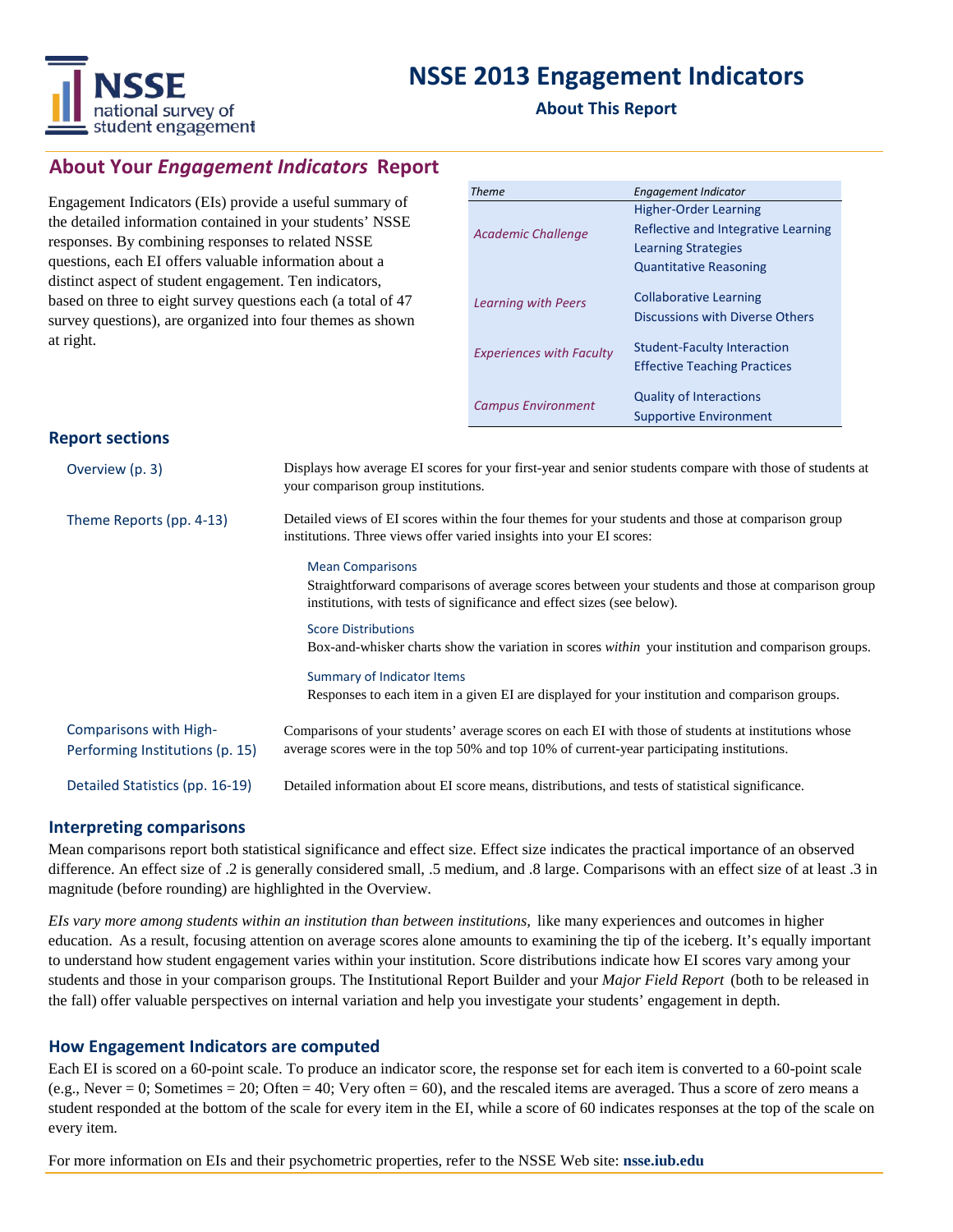

**Overview**

### **Grand Valley State University**

### **Engagement Indicators: Overview**

Engagement Indicators are summary measures based on sets of NSSE questions examining key dimensions of student engagement. The ten indicators are organized within four themes: Academic Challenge, Learning with Peers, Experiences with Faculty, and Campus Environment. The tables below compare average scores for your students with those in your comparison groups.

Use the following key:

- ▲ **Your students' average** was significantly higher (p<.05) with an effect size at least .3 in magnitude.
- △ **Your students' average** was significantly higher (p<.05) with an effect size less than .3 in magnitude.
- No significant difference.
- ▽ **Your students' average** was significantly lower (p<.05) with an effect size less than .3 in magnitude.
- ▼ **Your students' average** was significantly lower (p<.05) with an effect size at least .3 in magnitude.

|                                     | <b>Your FY students</b><br>compared with | <b>Your FY students</b><br>compared with | <b>Your FY students</b><br>compared with |
|-------------------------------------|------------------------------------------|------------------------------------------|------------------------------------------|
| Engagement Indicator                | <b>Great Lakes Public</b>                | <b>Public Masters L</b>                  | <b>Selected Peers</b>                    |
| <b>Higher-Order Learning</b>        |                                          | --                                       | --                                       |
| Reflective and Integrative Learning |                                          | --                                       | $- -$                                    |
| <b>Learning Strategies</b>          | --                                       | --                                       | $- -$                                    |
| <b>Quantitative Reasoning</b>       | V                                        |                                          | $\bm{\nabla}$                            |
| <b>Collaborative Learning</b>       | --                                       | --                                       | $\mathbf{r}$                             |
| Discussions with Diverse Others     | $= -$                                    | --                                       | $- -$                                    |
| <b>Student-Faculty Interaction</b>  | $\bf \nabla$                             | $\bm{\nabla}$                            | $\bm{\nabla}$                            |
| <b>Effective Teaching Practices</b> |                                          |                                          | --                                       |
| <b>Quality of Interactions</b>      |                                          | --                                       | --                                       |
| <b>Supportive Environment</b>       |                                          |                                          |                                          |
|                                     | <b>First-Year (FY) Students</b>          |                                          |                                          |

| <b>Seniors</b> |                                     | <b>Your seniors</b><br>compared with | <b>Your seniors</b><br>compared with | <b>Your seniors</b><br>compared with |
|----------------|-------------------------------------|--------------------------------------|--------------------------------------|--------------------------------------|
| <b>Theme</b>   | Engagement Indicator                | <b>Great Lakes Public</b>            | <b>Public Masters L</b>              | <b>Selected Peers</b>                |
|                | <b>Higher-Order Learning</b>        |                                      | $=$ $-$                              | --                                   |
| Academic       | Reflective and Integrative Learning |                                      | $=$ $-$                              | 71                                   |
| Challenge      | <b>Learning Strategies</b>          |                                      | $\bm{\nabla}$                        | --                                   |
|                | <b>Quantitative Reasoning</b>       |                                      |                                      | --                                   |
| Learning with  | <b>Collaborative Learning</b>       |                                      |                                      |                                      |
| Peers          | Discussions with Diverse Others     |                                      |                                      |                                      |
| Experiences    | <b>Student-Faculty Interaction</b>  |                                      | $=$ $-$                              | --                                   |
| with Faculty   | <b>Effective Teaching Practices</b> |                                      | $- -$                                | --                                   |
| Campus         | <b>Quality of Interactions</b>      |                                      |                                      |                                      |
| Environment    | <b>Supportive Environment</b>       |                                      |                                      |                                      |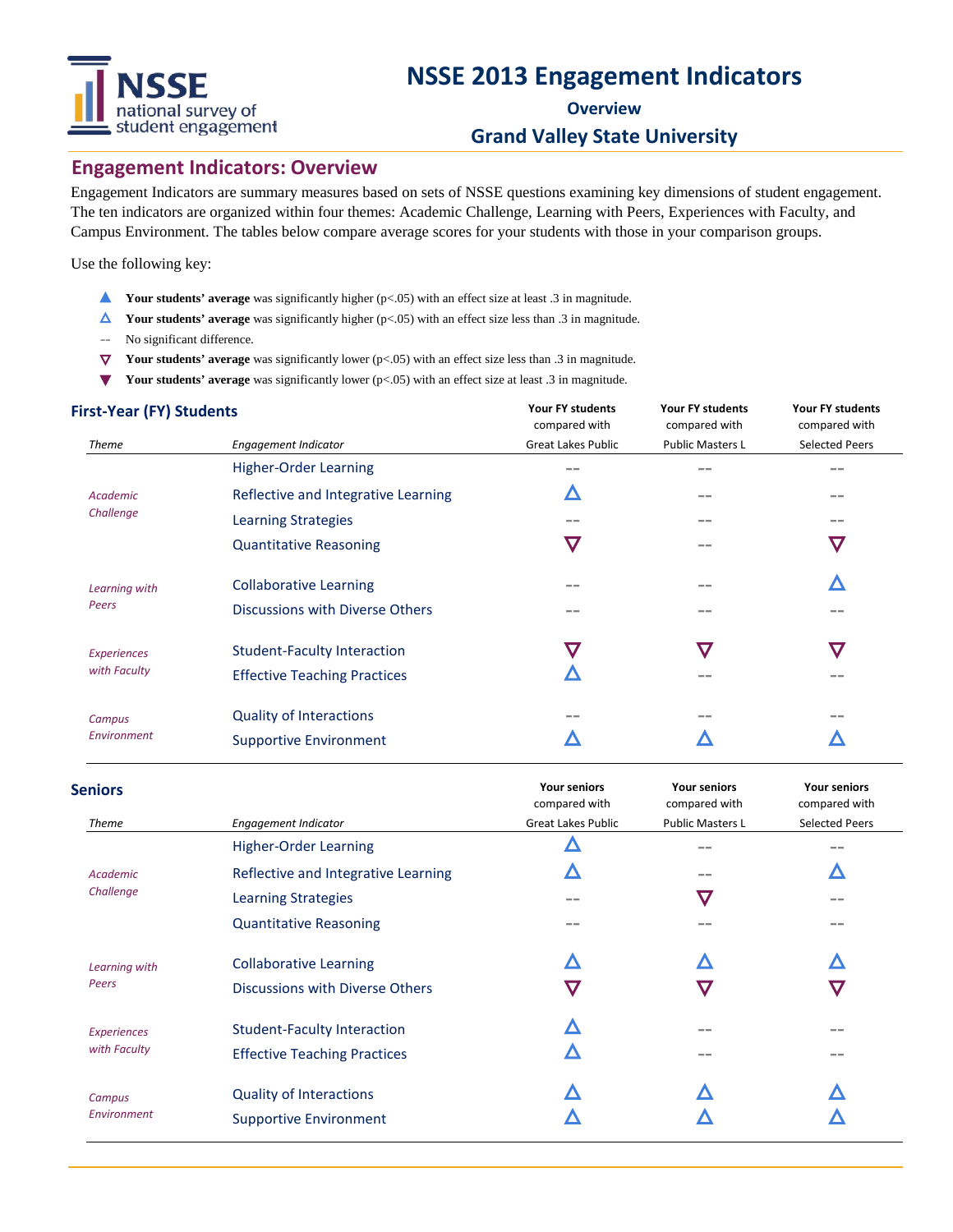

**Academic Challenge**

### **Grand Valley State University**

### **Academic Challenge: First-year students**

Challenging intellectual and creative work is central to student learning and collegiate quality. Colleges and universities promote student learning by challenging and supporting them to engage in various forms of deep learning. Four Engagement Indicators are part of this theme: *Higher-Order Learning, Reflective & Integrative Learning, Learning Strategies,* and *Quantitative Reasoning.*  Below and on the next page are three views of your results alongside those of your comparison groups.

| <b>Mean Comparisons</b>           |             | Your first-year students compared with |                         |                        |  |  |  |
|-----------------------------------|-------------|----------------------------------------|-------------------------|------------------------|--|--|--|
|                                   | <b>GVSU</b> | <b>Great Lakes Public</b>              | <b>Public Masters L</b> | <b>Selected Peers</b>  |  |  |  |
| Engagement Indicator              | Mean        | Effect<br>size<br>Mean                 | Effect<br>size<br>Mean  | Effect<br>size<br>Mean |  |  |  |
| Higher-Order Learning             | 38.5        | .03<br>38.0                            | 38.7<br>$-.02$          | .00<br>38.5            |  |  |  |
| Reflective & Integrative Learning | 35.5        | $34.7$ **<br>.06                       | 35.3<br>.01             | 35.4<br>.01            |  |  |  |
| Learning Strategies               | 39.1        | 39.0<br>.01                            | 39.6<br>$-.04$          | 38.7<br>.04            |  |  |  |
| <b>Quantitative Reasoning</b>     | 26.4        | $27.5$ **<br>$-.07$                    | 27.1<br>$-.04$          | $27.4*$<br>$-.06$      |  |  |  |

Notes: Results weighted by gender and enrollment status (and institution size for comparison groups); \*p<.05, \*\*p<.01, \*\*\*p<.001 (2-tailed); Effect size: Mean difference divided by pooled standard deviation; Symbols on the summary page are based on effect size and p before rounding.

### **Score Distributions**



Notes: Each box-and-whiskers chart plots the 5th (bottom of lower bar), 25th (bottom of box), 50th (middle line), 75th (top of box), and 95th (top of upper bar) percentile scores. The dot represents the mean score.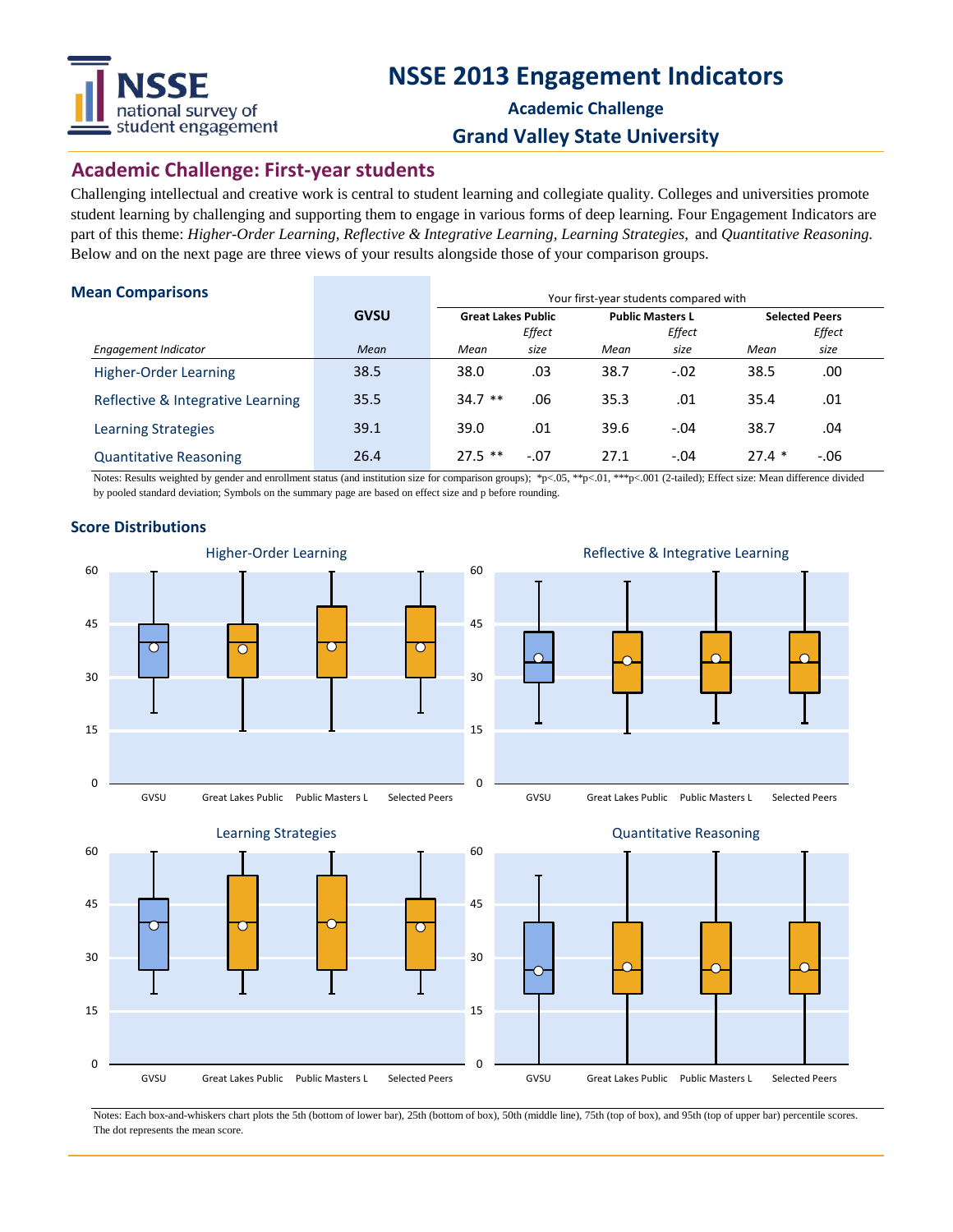

**Grand Valley State University Academic Challenge**

# **Academic Challenge: First-year students (continued)**

### **Summary of Indicator Items**

|                                                                                                                                |      | <b>Great Lakes</b> | <b>Public</b>    |                       |
|--------------------------------------------------------------------------------------------------------------------------------|------|--------------------|------------------|-----------------------|
| <b>Higher-Order Learning</b>                                                                                                   | GVSU | <b>Public</b>      | <b>Masters L</b> | <b>Selected Peers</b> |
| Percentage responding "Very much" or "Quite a bit" about how much coursework emphasized                                        | %    | %                  | %                | %                     |
| 4b. Applying facts, theories, or methods to practical problems or new situations                                               | 74   | 73                 | 72               | 72                    |
| 4c. Analyzing an idea, experience, or line of reasoning in depth by examining its parts                                        | 72   | 70                 | 71               | 70                    |
| 4d. Evaluating a point of view, decision, or information source                                                                | 69   | 67                 |                  | 70                    |
| 4e. Forming a new idea or understanding from various pieces of information                                                     | 68   |                    |                  |                       |
| Reflective & Integrative Learning                                                                                              |      |                    |                  |                       |
| Percentage of students who responded that they "Very often" or "Often"                                                         |      |                    |                  |                       |
| 2a. Combined ideas from different courses when completing assignments                                                          | 56   | 56                 | 55               | 57                    |
| 2b. Connected your learning to societal problems or issues                                                                     | 55   | 51                 | 52               | 53                    |
| 2c. Included diverse perspectives (political, religious, racial/ethnic, gender, etc.) in course                                | 51   | 46                 | 50               | 50                    |
| discussions or assignments<br>2d. Examined the strengths and weaknesses of your own views on a topic or issue                  | 60   | 61                 | 62               | 62                    |
| 2e. Tried to better understand someone else's views by imagining how an issue looks from                                       | 65   | 64                 | 66               | 66                    |
| his or her perspective<br>2f. Learned something that changed the way you understand an issue or concept                        | 67   | 63                 | 65               | 65                    |
| 2g. Connected ideas from your courses to your prior experiences and knowledge                                                  | 81   | 76                 | 76               | 76                    |
| Learning Strategies                                                                                                            |      |                    |                  |                       |
| Percentage of students who responded that they "Very often" or "Often"                                                         |      |                    |                  |                       |
| 9a. Identified key information from reading assignments                                                                        | 82   | 78                 | 80               |                       |
| 9b. Reviewed your notes after class                                                                                            | 65   | 66                 |                  | 63                    |
| 9c. Summarized what you learned in class or from course materials                                                              | 62   | 62                 |                  | 62                    |
| <b>Quantitative Reasoning</b>                                                                                                  |      |                    |                  |                       |
| Percentage of students who responded that they "Very often" or "Often"                                                         |      |                    |                  |                       |
| 6a. Reached conclusions based on your own analysis of numerical information (numbers,<br>graphs, statistics, etc.)             | 51   | 52                 | 51               | 51                    |
| 6b. Used numerical information to examine a real-world problem or issue (unemployment,<br>climate change, public health, etc.) | 36   | 38                 | 38               | 39                    |
| 6c. Evaluated what others have concluded from numerical information                                                            | 33   | 37                 | 36               | 38                    |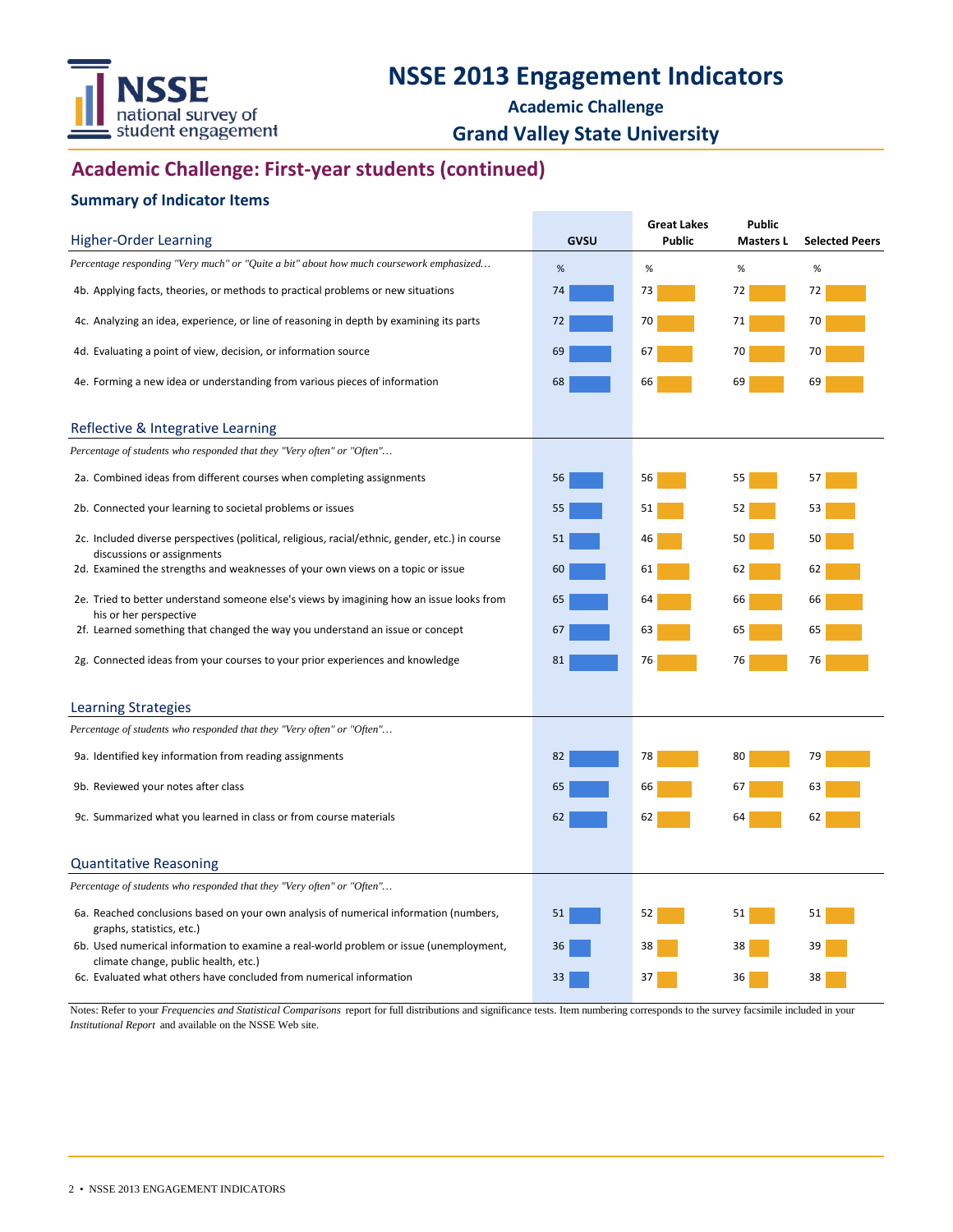

**Academic Challenge**

### **Grand Valley State University**

### **Academic Challenge: Seniors**

Challenging intellectual and creative work is central to student learning and collegiate quality. Colleges and universities promote student learning by challenging and supporting them to engage in various forms of deep learning. Four Engagement Indicators are part of this theme: *Higher-Order Learning, Reflective & Integrative Learning, Learning Strategies,* and *Quantitative Reasoning.*  Below and on the next page are three views of your results alongside those of your comparison groups.

| <b>Mean Comparisons</b>           |             | Your first-year students compared with |                         |                       |  |  |  |
|-----------------------------------|-------------|----------------------------------------|-------------------------|-----------------------|--|--|--|
|                                   | <b>GVSU</b> | <b>Great Lakes Public</b>              | <b>Public Masters L</b> | <b>Selected Peers</b> |  |  |  |
|                                   |             | Effect                                 | Effect                  | Effect                |  |  |  |
| Engagement Indicator              | Mean        | size<br>Mean                           | size<br>Mean            | size<br>Mean          |  |  |  |
| <b>Higher-Order Learning</b>      | 40.8        | .05<br>40.0 $*$                        | 41.2<br>$-.03$          | .03<br>40.4           |  |  |  |
| Reflective & Integrative Learning | 39.3        | $38.0***$<br>.10                       | 38.6<br>.05             | $38.3$ **<br>.08      |  |  |  |
| Learning Strategies               | 39.2        | 39.2<br>.00                            | $41.0***$<br>$-.12$     | 39.2<br>.00           |  |  |  |
| <b>Quantitative Reasoning</b>     | 28.6        | 29.4<br>$-.04$                         | 28.9<br>$-.02$          | 28.7<br>.00           |  |  |  |

Notes: Results weighted by gender and enrollment status (and institution size for comparison groups); \*p<.05, \*\*p<.01, \*\*\*p<.001 (2-tailed); Effect size: Mean difference divided by pooled standard deviation; Symbols on the summary page are based on effect size and p before rounding.

### **Score Distributions**



Notes: Each box-and-whiskers chart plots the 5th (bottom of lower bar), 25th (bottom of box), 50th (middle line), 75th (top of box), and 95th (top of upper bar) percentile scores. The dot represents the mean score.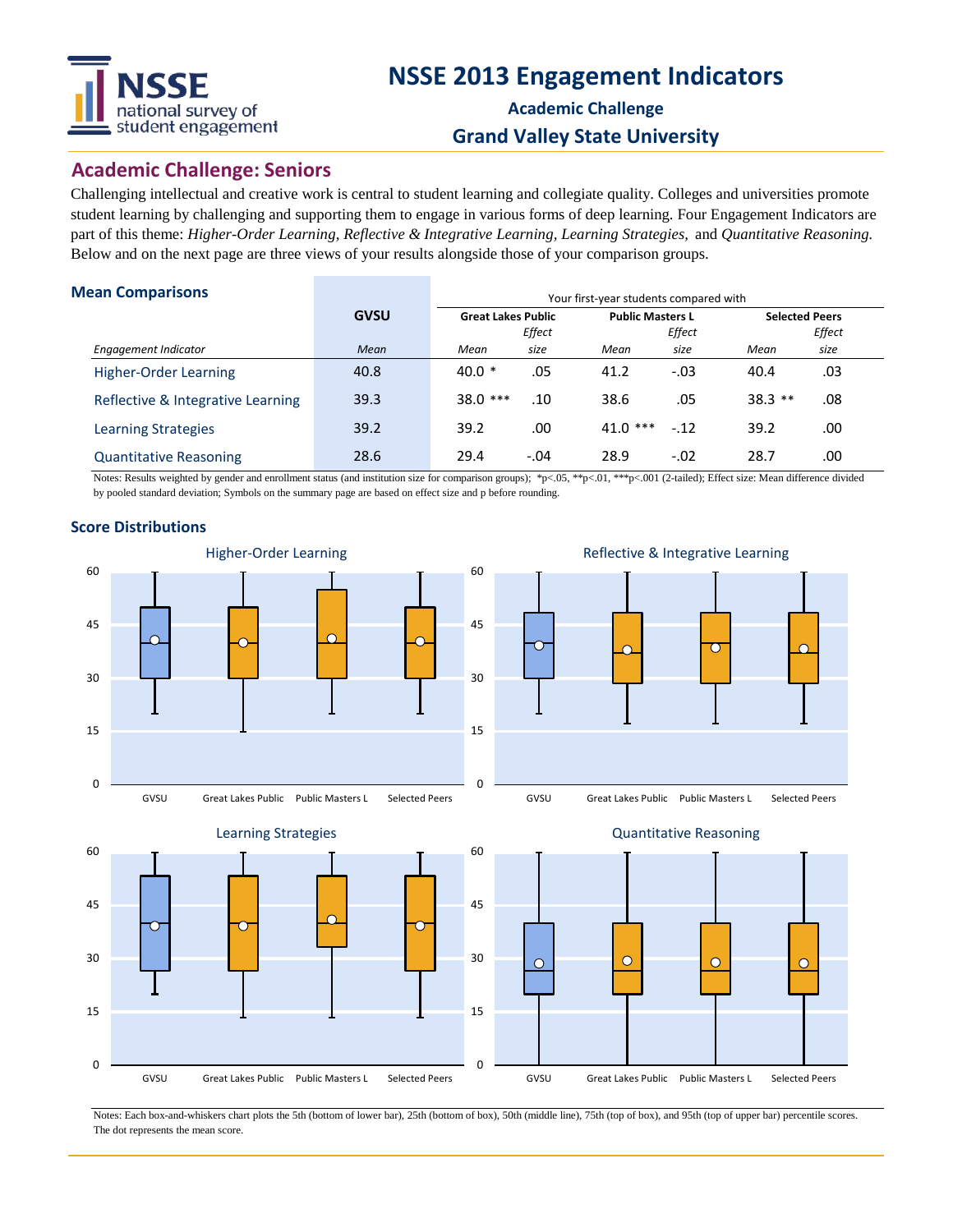

**Grand Valley State University Academic Challenge**

# **Academic Challenge: Seniors (continued)**

### **Summary of Indicator Items**

|                                                                                                                               |                | <b>Great Lakes</b> | <b>Public</b>    |                       |
|-------------------------------------------------------------------------------------------------------------------------------|----------------|--------------------|------------------|-----------------------|
| <b>Higher-Order Learning</b>                                                                                                  | GVSU           | <b>Public</b>      | <b>Masters L</b> | <b>Selected Peers</b> |
| Percentage responding "Very much" or "Quite a bit" about how much coursework emphasized                                       | %              | %                  | %                | %                     |
| 4b. Applying facts, theories, or methods to practical problems or new situations                                              | 82             | 79                 | 80               | 79                    |
| 4c. Analyzing an idea, experience, or line of reasoning in depth by examining its parts                                       | 78             | 75                 | $\prime\prime$   | 76                    |
| 4d. Evaluating a point of view, decision, or information source                                                               | 70             | 68                 | 72               | 70                    |
| 4e. Forming a new idea or understanding from various pieces of information                                                    | 72             |                    | 72               |                       |
| Reflective & Integrative Learning                                                                                             |                |                    |                  |                       |
| Percentage of students who responded that they "Very often" or "Often"                                                        |                |                    |                  |                       |
| 2a. Combined ideas from different courses when completing assignments                                                         | 75             | 72                 | 72               | 72                    |
| 2b. Connected your learning to societal problems or issues                                                                    | 66             | 61                 |                  | 63                    |
| 2c. Included diverse perspectives (political, religious, racial/ethnic, gender, etc.) in course<br>discussions or assignments | 55             | 51                 | 55               | 53                    |
| 2d. Examined the strengths and weaknesses of your own views on a topic or issue                                               | 64             | 64                 | 65               | 64                    |
| 2e. Tried to better understand someone else's views by imagining how an issue looks from<br>his or her perspective            | 68             | 68                 | 70               | 69                    |
| 2f. Learned something that changed the way you understand an issue or concept                                                 | 72             |                    |                  | 68                    |
| 2g. Connected ideas from your courses to your prior experiences and knowledge                                                 | 86             |                    |                  | 84                    |
| <b>Learning Strategies</b>                                                                                                    |                |                    |                  |                       |
| Percentage of students who responded that they "Very often" or "Often"                                                        |                |                    |                  |                       |
| 9a. Identified key information from reading assignments                                                                       | 83             | 80                 | 83               | 81                    |
| 9b. Reviewed your notes after class                                                                                           | 60             | 62                 |                  | 61                    |
| 9c. Summarized what you learned in class or from course materials                                                             | 63             | 63                 | 67               | 64                    |
| <b>Quantitative Reasoning</b>                                                                                                 |                |                    |                  |                       |
| Percentage of students who responded that they "Very often" or "Often"                                                        |                |                    |                  |                       |
| 6a. Reached conclusions based on your own analysis of numerical information (numbers,<br>graphs, statistics, etc.)            | 49             | 54                 | 53               | 52                    |
| 6b. Used numerical information to examine a real-world problem or issue (unemployment,                                        | 41             |                    | 43               |                       |
| climate change, public health, etc.)<br>6c. Evaluated what others have concluded from numerical information                   | $\Delta\Delta$ | 43                 | 42               | 42                    |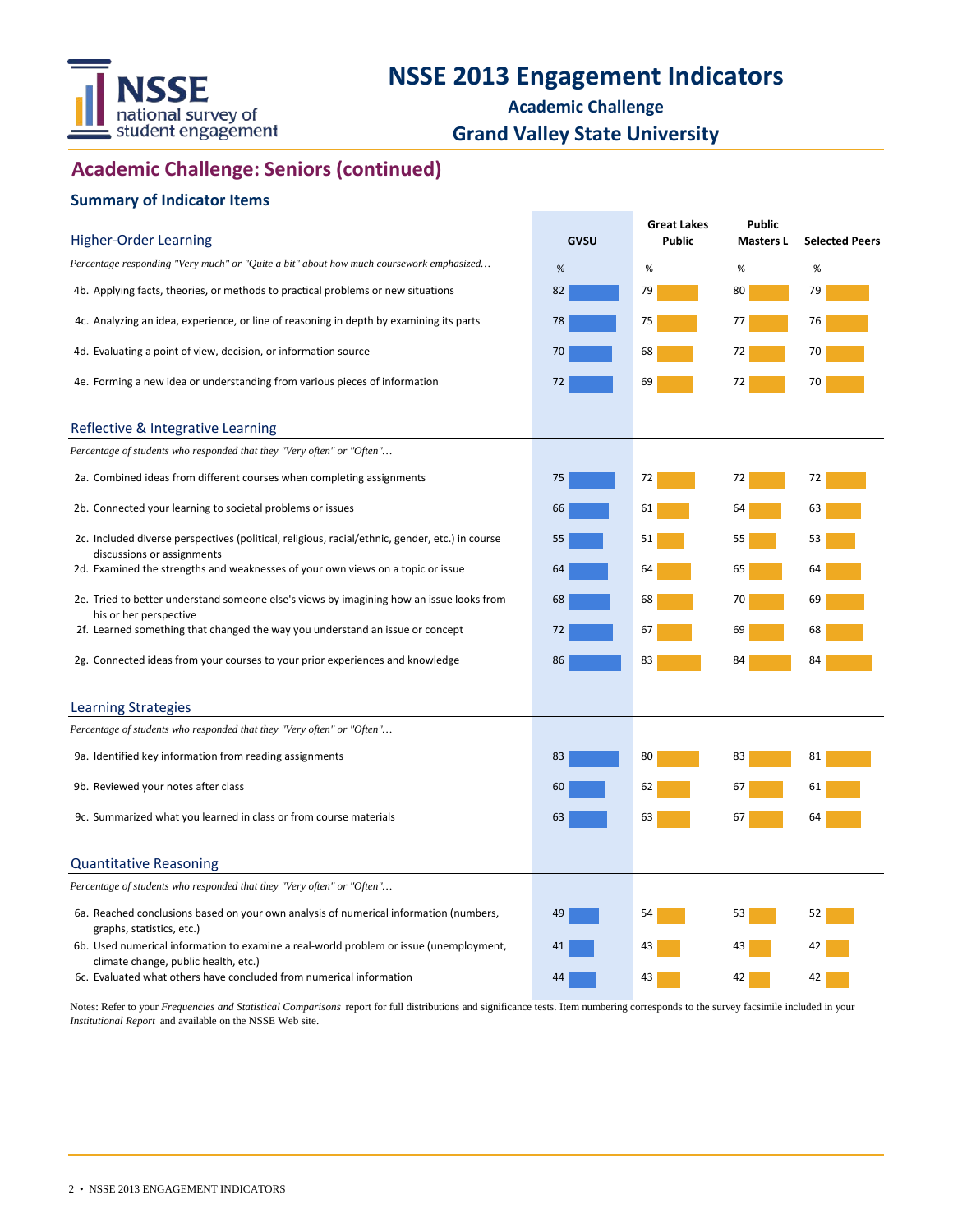

**Learning with Peers**

**Grand Valley State University**

### **Learning with Peers: First-year students**

Collaborating with others in mastering difficult material and developing interpersonal and social competence prepare students to deal with complex, unscripted problems they will encounter during and after college. Two Engagement Indicators make up this theme: *Collaborative Learning* and *Discussions with Diverse Others.* Below are three views of your results alongside those of your comparison groups.

### **Mean Comparisons**

| iedii Compansons                |             | Your first-year students compared with |                           |      |                         |                       |        |  |
|---------------------------------|-------------|----------------------------------------|---------------------------|------|-------------------------|-----------------------|--------|--|
|                                 | <b>GVSU</b> |                                        | <b>Great Lakes Public</b> |      | <b>Public Masters L</b> | <b>Selected Peers</b> |        |  |
|                                 |             |                                        | Effect                    |      | Effect                  |                       | Effect |  |
| Engagement Indicator            | Mean        | Mean                                   | size                      | Mean | size                    | Mean                  | size   |  |
| <b>Collaborative Learning</b>   | 31.8        | 31.5                                   | .02                       | 31.3 | .04                     | $30.4$ ***            | .10    |  |
| Discussions with Diverse Others | 40.4        | 39.9                                   | .03                       | 40.3 | .01                     | 41.1                  | $-.04$ |  |

Notes: Results weighted by gender and enrollment status (and institution size for comparison groups); \*p<.05, \*\*p<.01, \*\*\*p<.001 (2-tailed); Effect size: Mean difference divided by pooled standard deviation; Symbols on the summary page are based on effect size and p before rounding.

#### **Score Distributions**



Notes: Each box-and-whiskers chart plots the 5th (bottom of lower bar), 25th (bottom of box), 50th (middle line), 75th (top of box), and 95th (top of upper bar) percentile scores. The dot represents the mean score.

### **Summary of Indicator Items**

|                                                                                             |      | <b>Great Lakes</b> | <b>Public</b>    |                       |
|---------------------------------------------------------------------------------------------|------|--------------------|------------------|-----------------------|
| <b>Collaborative Learning</b>                                                               | GVSU | <b>Public</b>      | <b>Masters L</b> | <b>Selected Peers</b> |
| Percentage of students who responded that they "Very often" or "Often"                      | %    | %                  | %                | %                     |
| 1e. Asked another student to help you understand course material                            | 51   | 49                 | 46               | 45                    |
| 1f. Explained course material to one or more students                                       | 57   | 57                 | 56               | 53                    |
| 1g. Prepared for exams by discussing or working through course material with other students | 45   | 46                 | 46               | 45                    |
| 1h. Worked with other students on course projects or assignments                            | 54   | 50                 | 50               | 47                    |
| Discussions with Diverse Others                                                             |      |                    |                  |                       |
| Percentage of students who responded that they "Very often" or "Often" had discussions with |      |                    |                  |                       |
| 8a. People from a race or ethnicity other than your own                                     | 65   | 67                 | 70               | 72                    |
| 8b. People from an economic background other than your own                                  | 72   | 71                 | 72               | 73                    |
| 8c. People with religious beliefs other than your own                                       | 69   | 67                 | 68               | 70                    |
| 8d. People with political views other than your own                                         | 74   | 70                 | 69               | 72                    |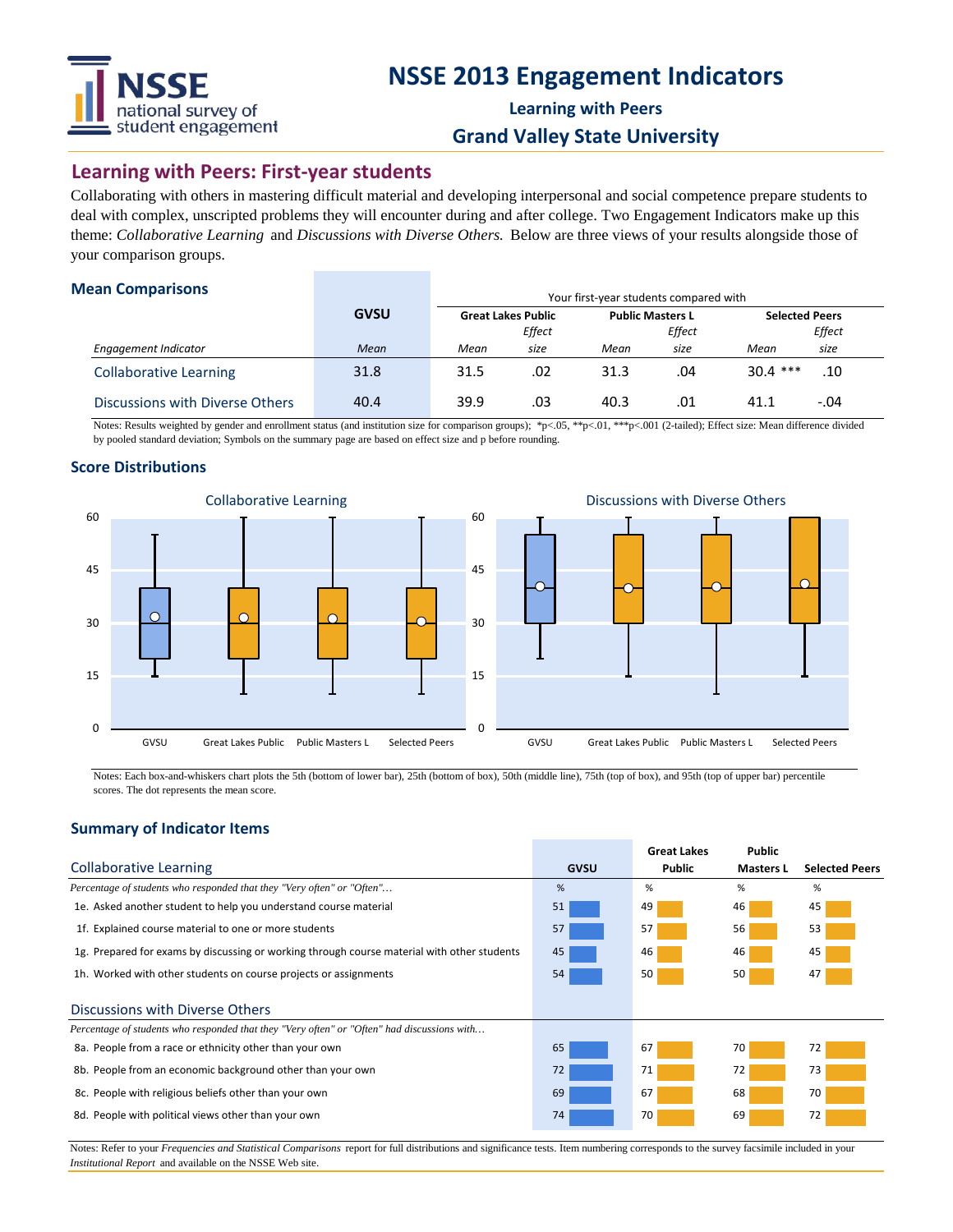

**Learning with Peers**

### **Grand Valley State University**

### **Learning with Peers: Seniors**

Collaborating with others in mastering difficult material and developing interpersonal and social competence prepare students to deal with complex, unscripted problems they will encounter during and after college. Two Engagement Indicators make up this theme: *Collaborative Learning* and *Discussions with Diverse Others.* Below are three views of your results alongside those of your comparison groups.

#### **Mean Comparisons**

| ICAII CUIIIµAI ISUIIS           |             | Your seniors compared with |                         |                       |  |  |
|---------------------------------|-------------|----------------------------|-------------------------|-----------------------|--|--|
|                                 | <b>GVSU</b> | <b>Great Lakes Public</b>  | <b>Public Masters L</b> | <b>Selected Peers</b> |  |  |
|                                 |             | <b>Effect</b>              | Effect                  | Effect                |  |  |
| Engagement Indicator            | Mean        | size<br>Mean               | size<br>Mean            | size<br>Mean          |  |  |
| <b>Collaborative Learning</b>   | 33.6        | $32.4$ ***<br>.08          | $32.2$ ***<br>.10       | $32.3***$<br>.10      |  |  |
| Discussions with Diverse Others | 39.1        | $40.8$ ***<br>$-.10$       | $41.5$ ***<br>$-.15$    | $-.12$<br>$41.1***$   |  |  |

Notes: Results weighted by gender and enrollment status (and institution size for comparison groups); \*p<.05, \*\*p<.01, \*\*\*p<.001 (2-tailed); Effect size: Mean difference divided by pooled standard deviation; Symbols on the summary page are based on effect size and p before rounding.

#### **Score Distributions**



Notes: Each box-and-whiskers chart plots the 5th (bottom of lower bar), 25th (bottom of box), 50th (middle line), 75th (top of box), and 95th (top of upper bar) percentile scores. The dot represents the mean score.

### **Summary of Indicator Items**

|                                                                                             |      | <b>Great Lakes</b> | <b>Public</b>    |                       |
|---------------------------------------------------------------------------------------------|------|--------------------|------------------|-----------------------|
| <b>Collaborative Learning</b>                                                               | GVSU | <b>Public</b>      | <b>Masters L</b> | <b>Selected Peers</b> |
| Percentage of students who responded that they "Very often" or "Often"                      | %    | %                  | %                | %                     |
| 1e. Asked another student to help you understand course material                            | 46   | 41                 | 39               | 40                    |
| 1f. Explained course material to one or more students                                       | 63   | 60                 | 59               | 60                    |
| 1g. Prepared for exams by discussing or working through course material with other students | 43   | 44                 | 44               | 44                    |
| 1h. Worked with other students on course projects or assignments                            | 70   | 65                 | 63               | 63                    |
| Discussions with Diverse Others                                                             |      |                    |                  |                       |
| Percentage of students who responded that they "Very often" or "Often" had discussions with |      |                    |                  |                       |
| 8a. People from a race or ethnicity other than your own                                     | 59   | 67                 | 71               | 69                    |
| 8b. People from an economic background other than your own                                  | 68   | 72                 | 74               | 72                    |
| 8c. People with religious beliefs other than your own                                       | 66   | 69                 | 70               | 70                    |
| 8d. People with political views other than your own                                         | 72   | 72                 | 72               | 73                    |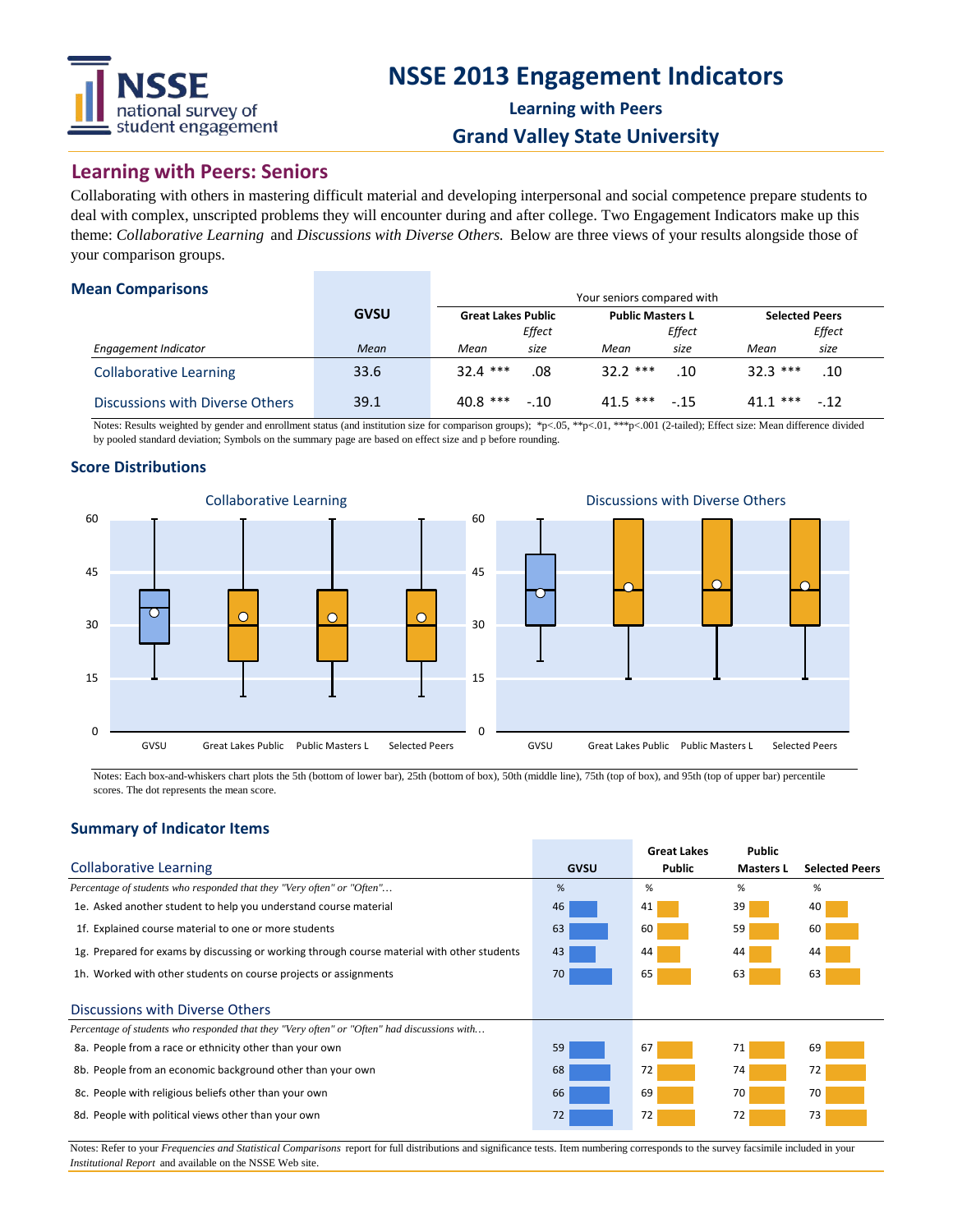

**Experiences with Faculty**

**Grand Valley State University**

### **Experiences with Faculty: First-year students**

Students learn firsthand how experts think about and solve problems by interacting with faculty members inside and outside of instructional settings. As a result, faculty become role models, mentors, and guides for lifelong learning. In addition, effective teaching requires that faculty deliver course material and provide feedback in student-centered ways. Two Engagement Indicators investigate this theme: *Student-Faculty Interaction* and *Effective Teaching Practices.* Below are three views of your results alongside those of your comparison groups.

#### **Mean Comparisons**

| ICAII CUIIIDAI ISUIIS               |             | Your first-year students compared with |                                   |                                 |  |  |  |  |  |  |
|-------------------------------------|-------------|----------------------------------------|-----------------------------------|---------------------------------|--|--|--|--|--|--|
|                                     | <b>GVSU</b> | <b>Great Lakes Public</b><br>Effect    | <b>Public Masters L</b><br>Effect | <b>Selected Peers</b><br>Effect |  |  |  |  |  |  |
| Engagement Indicator                | Mean        | size<br>Mean                           | size<br>Mean                      | size<br>Mean                    |  |  |  |  |  |  |
| <b>Student-Faculty Interaction</b>  | 18.2        | $20.2$ ***<br>$-14$                    | $20.4$ ***<br>$-.15$              | $20.4$ ***<br>$-.16$            |  |  |  |  |  |  |
| <b>Effective Teaching Practices</b> | 40.5        | $39.4$ ***<br>.09                      | 40.6<br>.00                       | .01<br>40.4                     |  |  |  |  |  |  |

Notes: Results weighted by gender and enrollment status (and institution size for comparison groups); \*p<.05, \*\*p<.01, \*\*\*p<.001 (2-tailed); Effect size: Mean difference divided by pooled standard deviation; Symbols on the summary page are based on effect size and p before rounding.

### **Score Distributions**



Notes: Each box-and-whiskers chart plots the 5th (bottom of lower bar), 25th (bottom of box), 50th (middle line), 75th (top of box), and 95th (top of upper bar) percentile scores. The dot represents the mean score.

### **Summary of Indicator Items**

|                                                                                             |      | <b>Great Lakes</b> | Public           |                       |
|---------------------------------------------------------------------------------------------|------|--------------------|------------------|-----------------------|
| <b>Student-Faculty Interaction</b>                                                          | GVSU | <b>Public</b>      | <b>Masters L</b> | <b>Selected Peers</b> |
| Percentage of students who responded that they "Very often" or "Often"                      | %    | %                  | %                | %                     |
| 3a. Talked about career plans with a faculty member                                         | 31   | 34                 | 34               | 34                    |
| 3b. Worked w/faculty on activities other than coursework (committees, student groups, etc.) | 13   | 18                 | 19               | 19                    |
| 3c. Discussed course topics, ideas, or concepts with a faculty member outside of class      | 23   | 24                 | 25               | 24                    |
| 3d. Discussed your academic performance with a faculty member                               | 22   | 27                 | 29               | 28                    |
| <b>Effective Teaching Practices</b>                                                         |      |                    |                  |                       |
| Percentage responding "Very much" or "Quite a bit" about how much instructors have          |      |                    |                  |                       |
| 5a. Clearly explained course goals and requirements                                         | 84   | 80                 | 81               | 82                    |
| 5b. Taught course sessions in an organized way                                              | 82   | 78                 | 79               | 81                    |
| 5c. Used examples or illustrations to explain difficult points                              | 80   | 77                 | 77               | 79                    |
| 5d. Provided feedback on a draft or work in progress                                        | 69   | 63                 | 67               | 66                    |
| 5e. Provided prompt and detailed feedback on tests or completed assignments                 | 62   | 61                 | 63               | 62                    |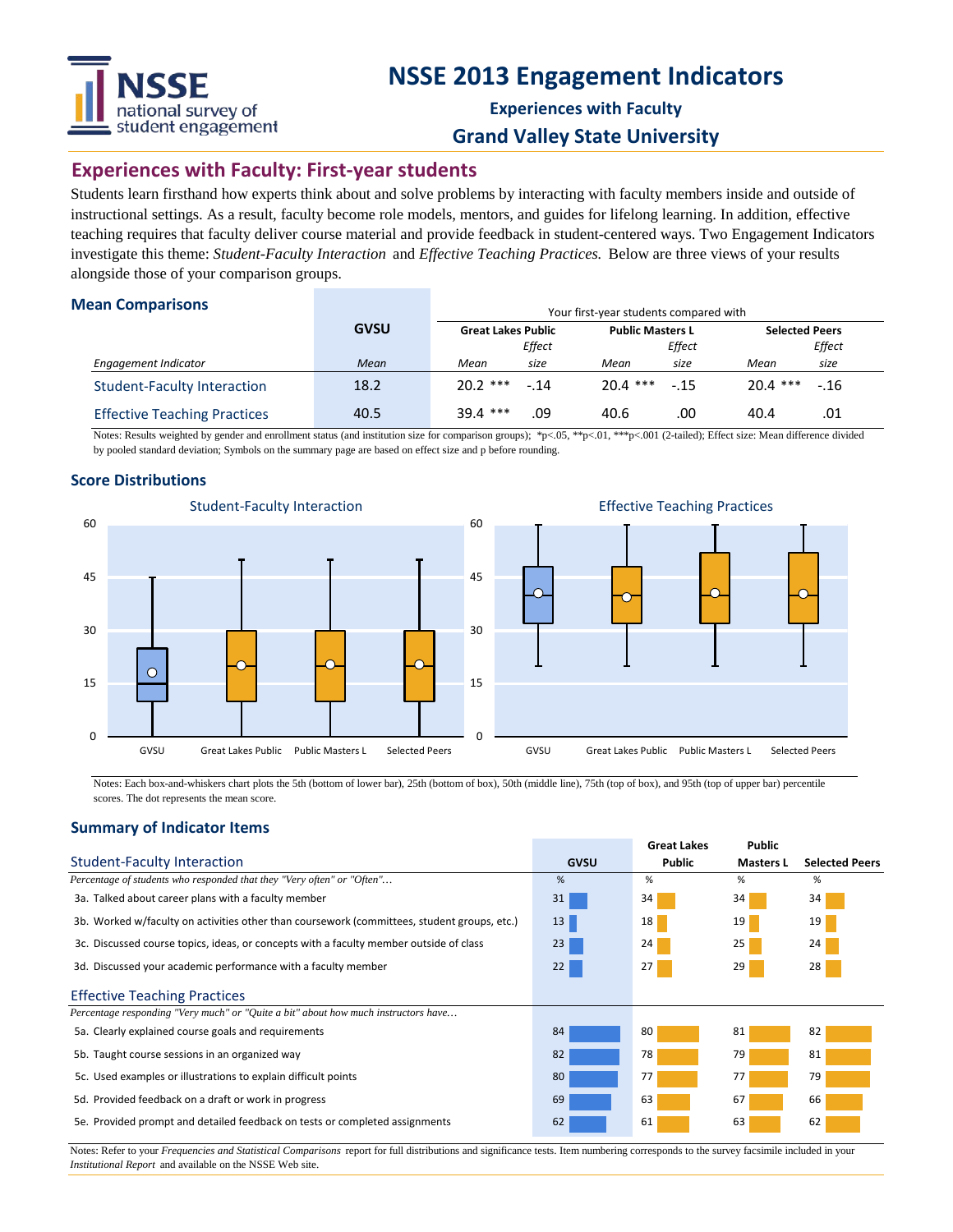

**Grand Valley State University Experiences with Faculty**

### **Experiences with Faculty: Seniors**

Students learn firsthand how experts think about and solve problems by interacting with faculty members inside and outside of instructional settings. As a result, faculty become role models, mentors, and guides for lifelong learning. In addition, effective teaching requires that faculty deliver course material and provide feedback in student-centered ways. Two Engagement Indicators investigate this theme: *Student-Faculty Interaction* and *Effective Teaching Practices.* Below are three views of your results alongside those of your comparison groups.

#### **Mean Comparisons**

| <b>CUIL CONTRANTOUR</b>             |             | Your seniors compared with |        |                         |        |                       |        |  |  |  |
|-------------------------------------|-------------|----------------------------|--------|-------------------------|--------|-----------------------|--------|--|--|--|
|                                     | <b>GVSU</b> | <b>Great Lakes Public</b>  |        | <b>Public Masters L</b> |        | <b>Selected Peers</b> |        |  |  |  |
|                                     |             |                            | Effect |                         | Effect |                       | Effect |  |  |  |
| Engagement Indicator                | Mean        | Mean                       | size   | Mean                    | size   | Mean                  | size   |  |  |  |
| <b>Student-Faculty Interaction</b>  | 24.6        | $23.5*$                    | .06    | 24.4                    | .01    | 24.5                  | .00    |  |  |  |
| <b>Effective Teaching Practices</b> | 41.0        | $40.0$ **                  | .08    | 41.4                    | $-.03$ | 41.2                  | $-.02$ |  |  |  |

Notes: Results weighted by gender and enrollment status (and institution size for comparison groups); \*p<.05, \*\*p<.01, \*\*\*p<.001 (2-tailed); Effect size: Mean difference divided by pooled standard deviation; Symbols on the summary page are based on effect size and p before rounding.

#### **Score Distributions**



Notes: Each box-and-whiskers chart plots the 5th (bottom of lower bar), 25th (bottom of box), 50th (middle line), 75th (top of box), and 95th (top of upper bar) percentile scores. The dot represents the mean score.

### **Summary of Indicator Items**

|                                                                                             |      | <b>Great Lakes</b> | <b>Public</b>    |                       |
|---------------------------------------------------------------------------------------------|------|--------------------|------------------|-----------------------|
| <b>Student-Faculty Interaction</b>                                                          | GVSU | <b>Public</b>      | <b>Masters L</b> | <b>Selected Peers</b> |
| Percentage of students who responded that they "Very often" or "Often"                      | %    | %                  | %                | %                     |
| 3a. Talked about career plans with a faculty member                                         | 45   | 42                 | 44               | 45                    |
| 3b. Worked w/faculty on activities other than coursework (committees, student groups, etc.) | 24   | 26                 | 27               | 27                    |
| 3c. Discussed course topics, ideas, or concepts with a faculty member outside of class      | 38   | 32                 | 34               | 34                    |
| 3d. Discussed your academic performance with a faculty member                               | 32   | 32                 | 35               | 34                    |
| <b>Effective Teaching Practices</b>                                                         |      |                    |                  |                       |
| Percentage responding "Very much" or "Quite a bit" about how much instructors have          |      |                    |                  |                       |
| 5a. Clearly explained course goals and requirements                                         | 84   | 81                 | 83               | 83                    |
| 5b. Taught course sessions in an organized way                                              | 82   | 79                 | 81               | 82                    |
| 5c. Used examples or illustrations to explain difficult points                              | 84   | 79                 | 80               | 82                    |
| 5d. Provided feedback on a draft or work in progress                                        | 62   | 59                 | 64               | 63                    |
| 5e. Provided prompt and detailed feedback on tests or completed assignments                 | 68   | 66                 | 68               | 68                    |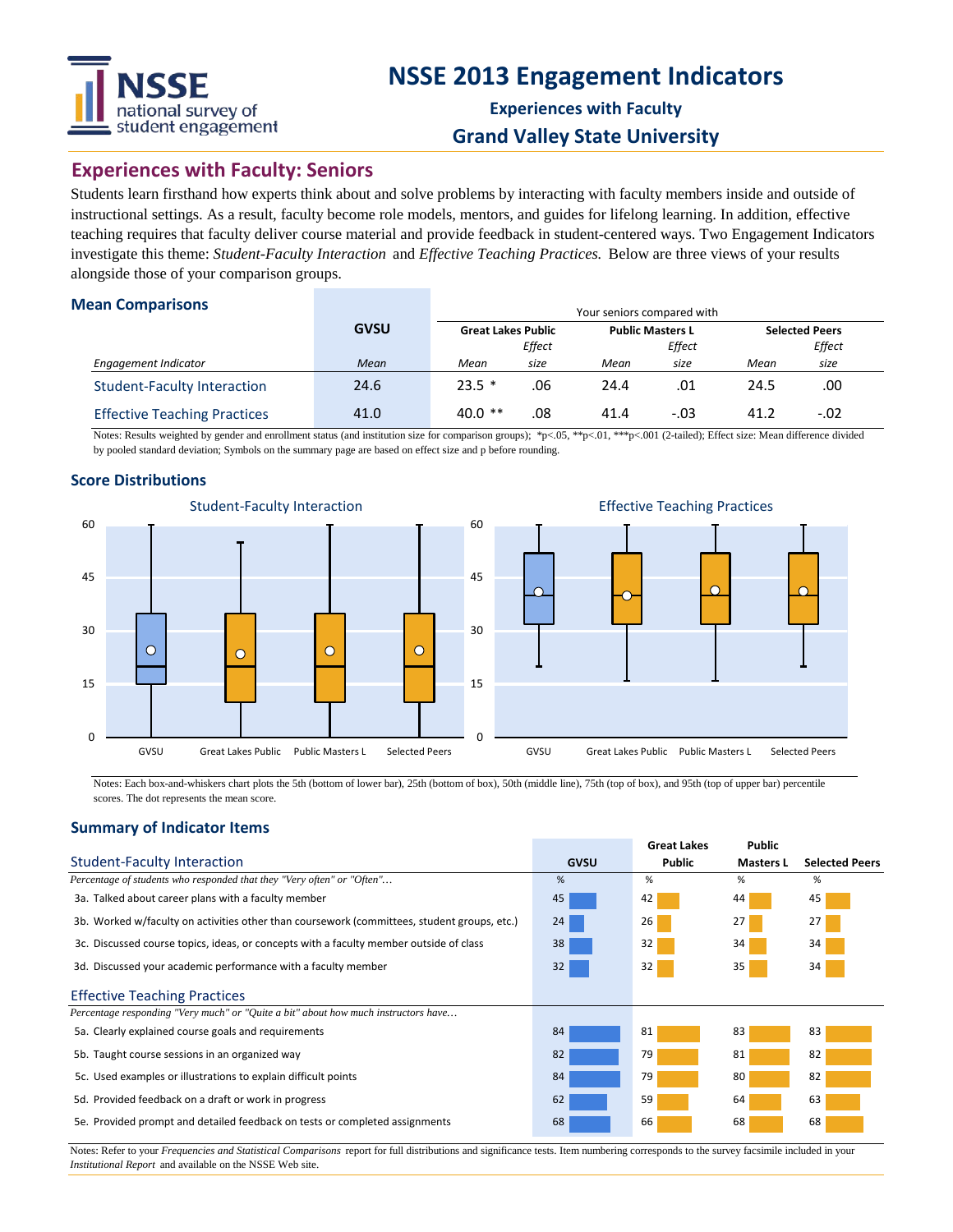

**Campus Environment**

### **Grand Valley State University**

### **Campus Environment: First-year students**

Students benefit and are more satisfied in supportive settings that cultivate positive relationships among students, faculty, and staff. Two Engagement Indicators investigate this theme: *Quality of Interactions* and *Supportive Environment.* Below are three views of your results alongside those of your comparison groups.

#### **Mean Comparisons**

| ean Comparisons                |             | Your first-year students compared with |        |                         |        |           |                       |  |  |  |
|--------------------------------|-------------|----------------------------------------|--------|-------------------------|--------|-----------|-----------------------|--|--|--|
|                                | <b>GVSU</b> | <b>Great Lakes Public</b>              |        | <b>Public Masters L</b> |        |           | <b>Selected Peers</b> |  |  |  |
|                                |             |                                        | Effect |                         | Effect |           | Effect                |  |  |  |
| Engagement Indicator           | Mean        | Mean                                   | size   | Mean                    | size   | Mean      | size                  |  |  |  |
| <b>Quality of Interactions</b> | 41.5        | 40.9                                   | .05    | 40.9                    | .05    | 41.2      | .03                   |  |  |  |
| <b>Supportive Environment</b>  | 38.4        | $36.6$ ***                             | .13    | $37.2$ ***              | .09    | $37.4$ ** | .08                   |  |  |  |

Notes: Results weighted by gender and enrollment status (and institution size for comparison groups); \*p<.05, \*\*p<.01, \*\*\*p<.001 (2-tailed); Effect size: Mean difference divided by pooled standard deviation; Symbols on the summary page are based on effect size and p before rounding.

#### **Score Distributions**



Notes: Each box-and-whiskers chart plots the 5th (bottom of lower bar), 25th (bottom of box), 50th (middle line), 75th (top of box), and 95th (top of upper bar) percentile scores. The dot represents the mean score.

### **Summary of Indicator Items**

|                                                                                                       |      | <b>Great Lakes</b> | Public           |                       |
|-------------------------------------------------------------------------------------------------------|------|--------------------|------------------|-----------------------|
| <b>Quality of Interactions</b>                                                                        | GVSU | Public             | <b>Masters L</b> | <b>Selected Peers</b> |
| Percentage rating a 6 or 7 on a scale from $1 = "Poor"$ to $7 = "Executelet"$ their interactions with | %    | %                  | %                | %                     |
| 13a. Students                                                                                         | 60   | 57                 | 58               | 59                    |
| 13b. Academic advisors                                                                                | 46   | 47                 | 47               | 48                    |
| 13c. Faculty                                                                                          | 50   | 47                 | 48               | 46                    |
| 13d. Student services staff (career services, student activities, housing, etc.)                      | 45   | 41                 | 43               | 42                    |
| 13e. Other administrative staff and offices (registrar, financial aid, etc.)                          | 43   | 38                 | 40               | 38                    |
| <b>Supportive Environment</b>                                                                         |      |                    |                  |                       |
| Percentage responding "Very much" or "Quite a bit" about how much the institution emphasized          |      |                    |                  |                       |
| 14b. Providing support to help students succeed academically                                          | 83   | 76                 | 77               | 76                    |
| 14c. Using learning support services (tutoring services, writing center, etc.)                        | 85   | 76                 | 78               | 76                    |
| 14d. Encouraging contact among students from diff. backgrounds (soc., racial/eth., relig., etc.)      | 57   | 56                 | 58               | 59                    |
| 14e. Providing opportunities to be involved socially                                                  | 76   | 71                 | 71               | 73                    |
| 14f. Providing support for your overall well-being (recreation, health care, counseling, etc.)        | 76   | 71                 | 72               | 74                    |
| 14g. Helping you manage your non-academic responsibilities (work, family, etc.)                       | 44   | 43                 | 45               | 47                    |
| 14h. Attending campus activities and events (performing arts, athletic events, etc.)                  | 71   | 67                 | 67               | 68                    |
| 14i. Attending events that address important social, economic, or political issues                    | 55   | 50                 | 54               | 52                    |
|                                                                                                       |      |                    |                  |                       |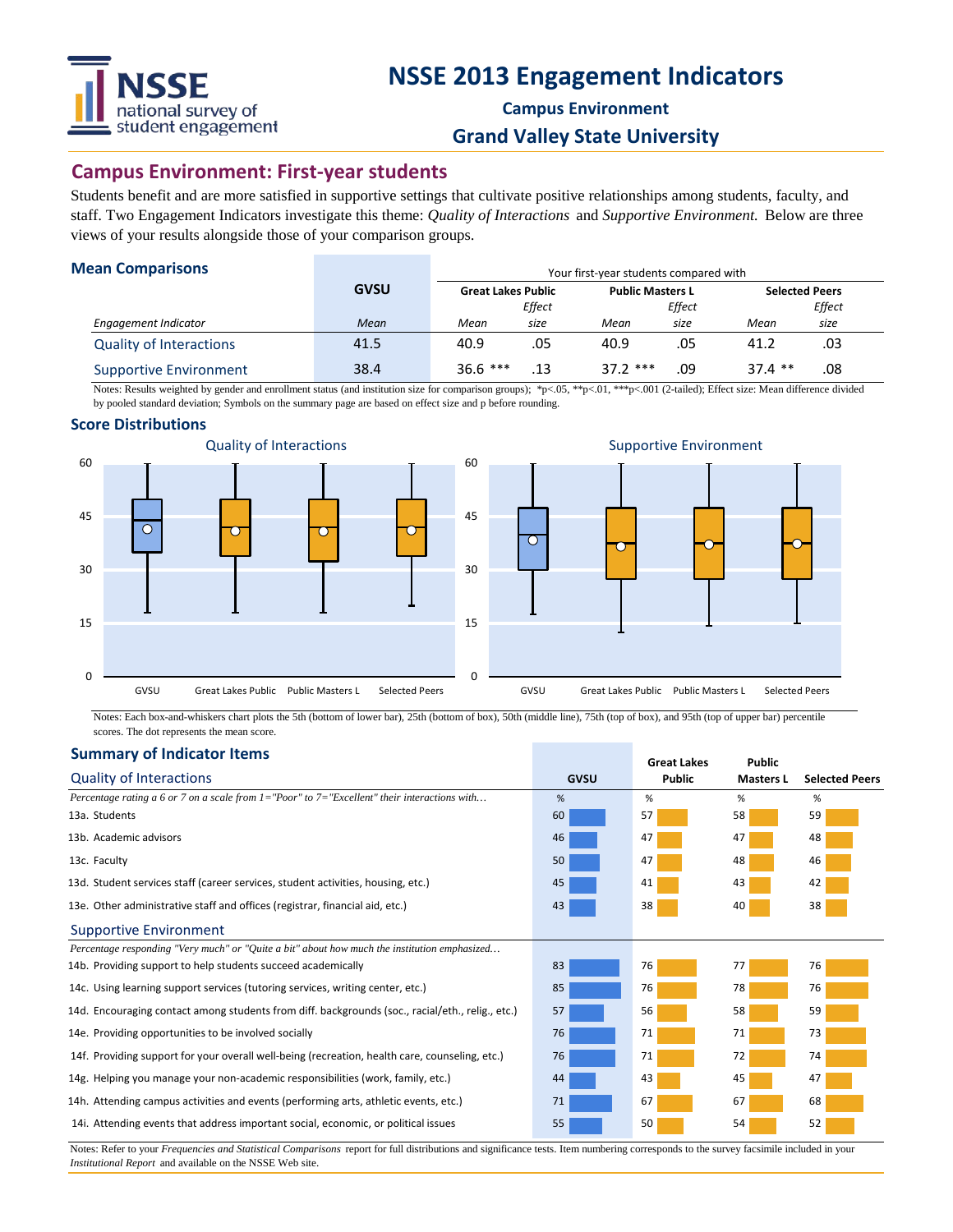

**Campus Environment**

### **Grand Valley State University**

### **Campus Environment: Seniors**

Students benefit and are more satisfied in supportive settings that cultivate positive relationships among students, faculty, and staff. Two Engagement Indicators investigate this theme: *Quality of Interactions* and *Supportive Environment.* Below are three views of your results alongside those of your comparison groups.

#### **Mean Comparisons**

| ean Comparisons                |             | Your seniors compared with |                         |                       |  |  |  |  |  |  |
|--------------------------------|-------------|----------------------------|-------------------------|-----------------------|--|--|--|--|--|--|
|                                | <b>GVSU</b> | <b>Great Lakes Public</b>  | <b>Public Masters L</b> | <b>Selected Peers</b> |  |  |  |  |  |  |
|                                |             | Effect                     | Effect                  | Effect                |  |  |  |  |  |  |
| Engagement Indicator           | Mean        | size<br>Mean               | size<br>Mean            | size<br>Mean          |  |  |  |  |  |  |
| <b>Quality of Interactions</b> | 42.8        | $41.3***$<br>.13           | .05<br>$42.2*$          | .07<br>$42.0$ **      |  |  |  |  |  |  |
| <b>Supportive Environment</b>  | 33.8        | $32.2$ ***<br>.12          | $32.9*$<br>.06          | $32.9*$<br>.07        |  |  |  |  |  |  |

Notes: Results weighted by gender and enrollment status (and institution size for comparison groups); \*p<.05, \*\*p<.01, \*\*\*p<.001 (2-tailed); Effect size: Mean difference divided by pooled standard deviation; Symbols on the summary page are based on effect size and p before rounding.

#### **Score Distributions**



Notes: Each box-and-whiskers chart plots the 5th (bottom of lower bar), 25th (bottom of box), 50th (middle line), 75th (top of box), and 95th (top of upper bar) percentile scores. The dot represents the mean score.

### **Summary of Indicator Items**

| $3$ anningi y 91 marcator recins                                                                     |             | <b>Great Lakes</b> | <b>Public</b>    |                       |
|------------------------------------------------------------------------------------------------------|-------------|--------------------|------------------|-----------------------|
| <b>Quality of Interactions</b>                                                                       | <b>GVSU</b> | <b>Public</b>      | <b>Masters L</b> | <b>Selected Peers</b> |
| Percentage rating a 6 or 7 on a scale from $1 = "Poor"$ to $7 = "Excellent"$ their interactions with | %           | %                  | %                | %                     |
| 13a. Students                                                                                        | 64          | 62                 | 63               | 62                    |
| 13b. Academic advisors                                                                               | 46          | 47                 | 51               | 48                    |
| 13c. Faculty                                                                                         | 60          | 58                 | 61               | 60                    |
| 13d. Student services staff (career services, student activities, housing, etc.)                     | 44          | 39                 | 42               | 41                    |
| 13e. Other administrative staff and offices (registrar, financial aid, etc.)                         | 47          | 37                 | 41               | 39                    |
| <b>Supportive Environment</b>                                                                        |             |                    |                  |                       |
| Percentage responding "Very much" or "Quite a bit" about how much the institution emphasized         |             |                    |                  |                       |
| 14b. Providing support to help students succeed academically                                         | 77          | 70                 | 71               | 72                    |
| 14c. Using learning support services (tutoring services, writing center, etc.)                       | 73          | 63                 | 66               | 65                    |
| 14d. Encouraging contact among students from diff. backgrounds (soc., racial/eth., relig., etc.)     | 48          | 49                 | 51               | 49                    |
| 14e. Providing opportunities to be involved socially                                                 | 71          | 66                 | 66               | 68                    |
| 14f. Providing support for your overall well-being (recreation, health care, counseling, etc.)       | 64          | 62                 | 62               | 64                    |
| 14g. Helping you manage your non-academic responsibilities (work, family, etc.)                      | 27          | 28                 | 32               | 30                    |
| 14h. Attending campus activities and events (performing arts, athletic events, etc.)                 | 60          | 56                 | 55               | 57                    |
| 14. Attending events that address important social, economic, or political issues                    | 49          | 43                 | 46               | 44                    |
|                                                                                                      |             |                    |                  |                       |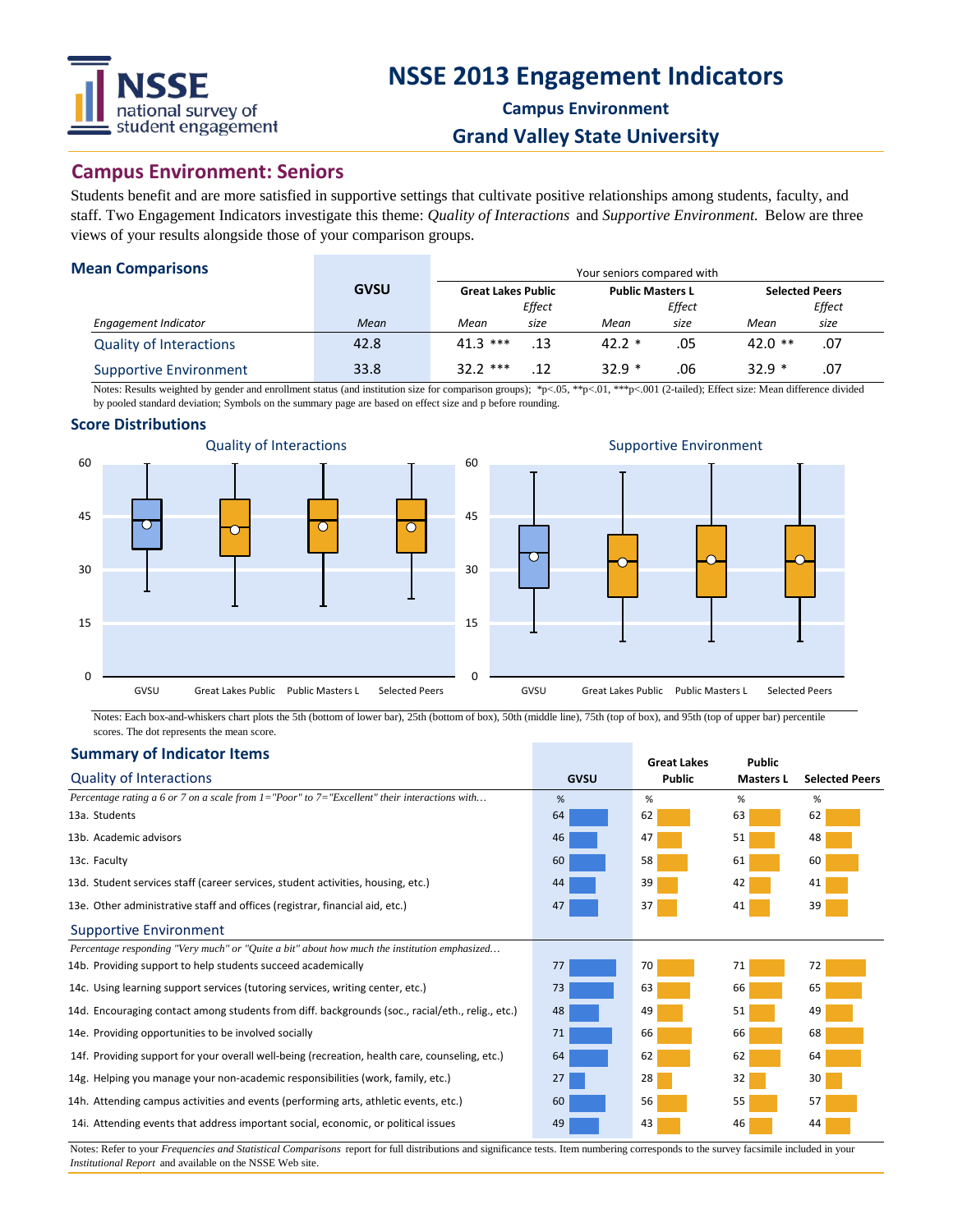This page intentionally left blank.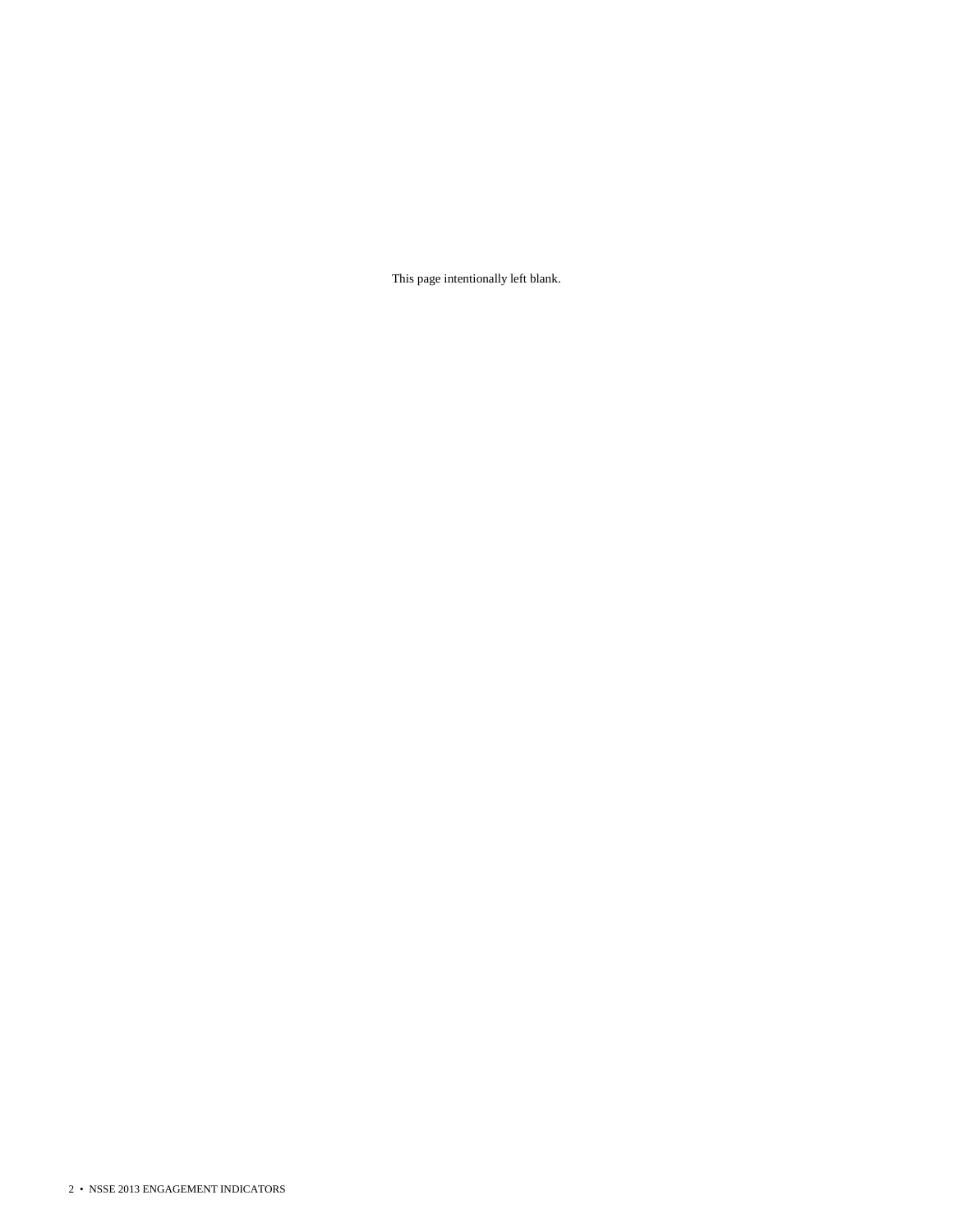

### **Comparisons with High-Performing Institutions Grand Valley State University**

### **Comparisons with Top 50% and Top 10% Institutions**

The results below compare the engagement of your first-year and senior students with those attending two groups of institutions identified by NSSE for their high average levels of student engagement:

- (a) institutions with average scores placing them in the top 50% of all current-year NSSE institutions, and
- (b) institutions with average scores placing them in the top 10% of all current-year NSSE institutions.

While the average scores for *most* institutions are below the mean for the top 50% or top 10%, your institution may show areas of distinction where your average student was *as engaged* as (or even *more engaged* than) the typical student at high-performing institutions. A check mark  $\mathcal O$  signifies those comparisons where your average score was at least comparable to that of the highperforming group. However, the absence of a significant difference between your score and that of the high-performing group does not mean that your institution was a member of that group.

It should be noted that most of the variability in student engagement is *within,* not between, institutions. Even "high-performing" institutions have students with engagement levels below the average for all institutions.

|                    | <b>First-Year Students</b>          |      |            |                             | Your first-year students compared with |                   |              |  |  |
|--------------------|-------------------------------------|------|------------|-----------------------------|----------------------------------------|-------------------|--------------|--|--|
|                    |                                     | GVSU |            | NSSE 2013 Top 50%           |                                        | NSSE 2013 Top 10% |              |  |  |
| <b>Theme</b>       | Engagement Indicator                | Mean | Mean       | Effect size<br>$\checkmark$ | Mean                                   | Effect size       | $\checkmark$ |  |  |
|                    | Higher-Order Learning               | 38.5 | $40.9***$  | $-.18$                      | $42.7***$                              | $-.31$            |              |  |  |
| Academic           | Reflective and Integrative Learning | 35.5 | $37.6***$  | $-.17$                      | $39.4$ ***                             | $-.32$            |              |  |  |
| Challenge          | Learning Strategies                 | 39.1 | $41.8***$  | $-.19$                      | 44.3 ***                               | $-.37$            |              |  |  |
|                    | <b>Quantitative Reasoning</b>       | 26.4 | 28.8 ***   | $-.15$                      | $30.5***$                              | $-.25$            |              |  |  |
| Learning           | <b>Collaborative Learning</b>       | 31.8 | $34.5$ *** | $-.20$                      | $37.1***$                              | $-.39$            |              |  |  |
| with Peers         | Discussions with Diverse Others     | 40.4 | $43.2$ *** | $-.18$                      | $45.7***$                              | $-.35$            |              |  |  |
| <b>Experiences</b> | <b>Student-Faculty Interaction</b>  | 18.2 | $23.4$ *** | $-.35$                      | $26.7***$                              | $-.53$            |              |  |  |
| with Faculty       | <b>Effective Teaching Practices</b> | 40.5 | 42.8 ***   | $-.17$                      | 44.7 ***                               | $-.30$            |              |  |  |
| Campus             | <b>Quality of Interactions</b>      | 41.5 | $44.3***$  | $-.24$                      | $46.3***$                              | $-.40$            |              |  |  |
| Environment        | <b>Supportive Environment</b>       | 38.4 | $39.6$ **  | $-.09$                      | $41.4***$                              | $-.23$            |              |  |  |

| <b>Seniors</b>  |                                           |      | Your seniors compared with |                             |            |                             |  |  |  |
|-----------------|-------------------------------------------|------|----------------------------|-----------------------------|------------|-----------------------------|--|--|--|
|                 |                                           | GVSU |                            | NSSE 2013 Top 50%           |            | NSSE 2013 Top 10%           |  |  |  |
| <b>Theme</b>    | Engagement Indicator                      | Mean | Mean                       | Effect size<br>$\checkmark$ | Mean       | Effect size<br>$\checkmark$ |  |  |  |
|                 | Higher-Order Learning                     | 40.8 | $43.5$ ***                 | $-.20$                      | $45.3***$  | $-.33$                      |  |  |  |
| <b>Academic</b> | Reflective and Integrative Learning       | 39.3 | $41.1***$                  | $-.15$                      | $43.1***$  | $-.30$                      |  |  |  |
| Challenge       | <b>Learning Strategies</b>                | 39.2 | $43.2$ ***                 | $-.27$                      | 45.4 ***   | $-.44$                      |  |  |  |
|                 | <b>Quantitative Reasoning</b>             | 28.6 | $31.1***$                  | $-.15$                      | $32.5***$  | $-.23$                      |  |  |  |
| Learning        | <b>Collaborative Learning</b>             | 33.6 | $35.0***$                  | $-.10$                      | $37.5***$  | $-.29$                      |  |  |  |
| with Peers      | Discussions with Diverse Others           | 39.1 | $44.1***$                  | $-.31$                      | 45.8 ***   | $-.43$                      |  |  |  |
| Experiences     | <b>Student-Faculty Interaction</b>        | 24.6 | $29.7***$                  | $-.32$                      | $34.6***$  | $-63$                       |  |  |  |
| with Faculty    | <b>Effective Teaching Practices</b>       | 41.0 | $43.3***$                  | $-.17$                      | $45.3***$  | $-.32$                      |  |  |  |
| Campus          | <b>Quality of Interactions</b>            | 42.8 | 45.8 ***                   | $-.26$                      | $47.6$ *** | $-.42$                      |  |  |  |
|                 | <b>Environment Supportive Environment</b> | 33.8 | $36.2$ ***                 | $-.17$                      | $39.1***$  | $-.41$                      |  |  |  |

Notes: Precision-weighted means (produced by Hierarchical Linear Modeling) were used to determine the top 50% and top 10% institutions for each Engagement Indicator, separately for first-year and senior students. Using this method, Engagement Indicator scores of institutions with relatively large standard errors were adjusted toward the mean of all students, while those with smaller standard errors received smaller corrections. As a result, schools with less stable data—even those with high average scores—may not be among the top scorers. NSSE does not publish the names of the top 50% and top 10% institutions because of our commitment not to release institutional results and our policy against ranking institutions.

Results weighted by gender and enrollment status (and institution size for comparison groups); \*p<.05, \*\*p<.01, \*\*\*p<.001 (2-tailed); Effect size: Mean difference divided by the pooled standard deviation.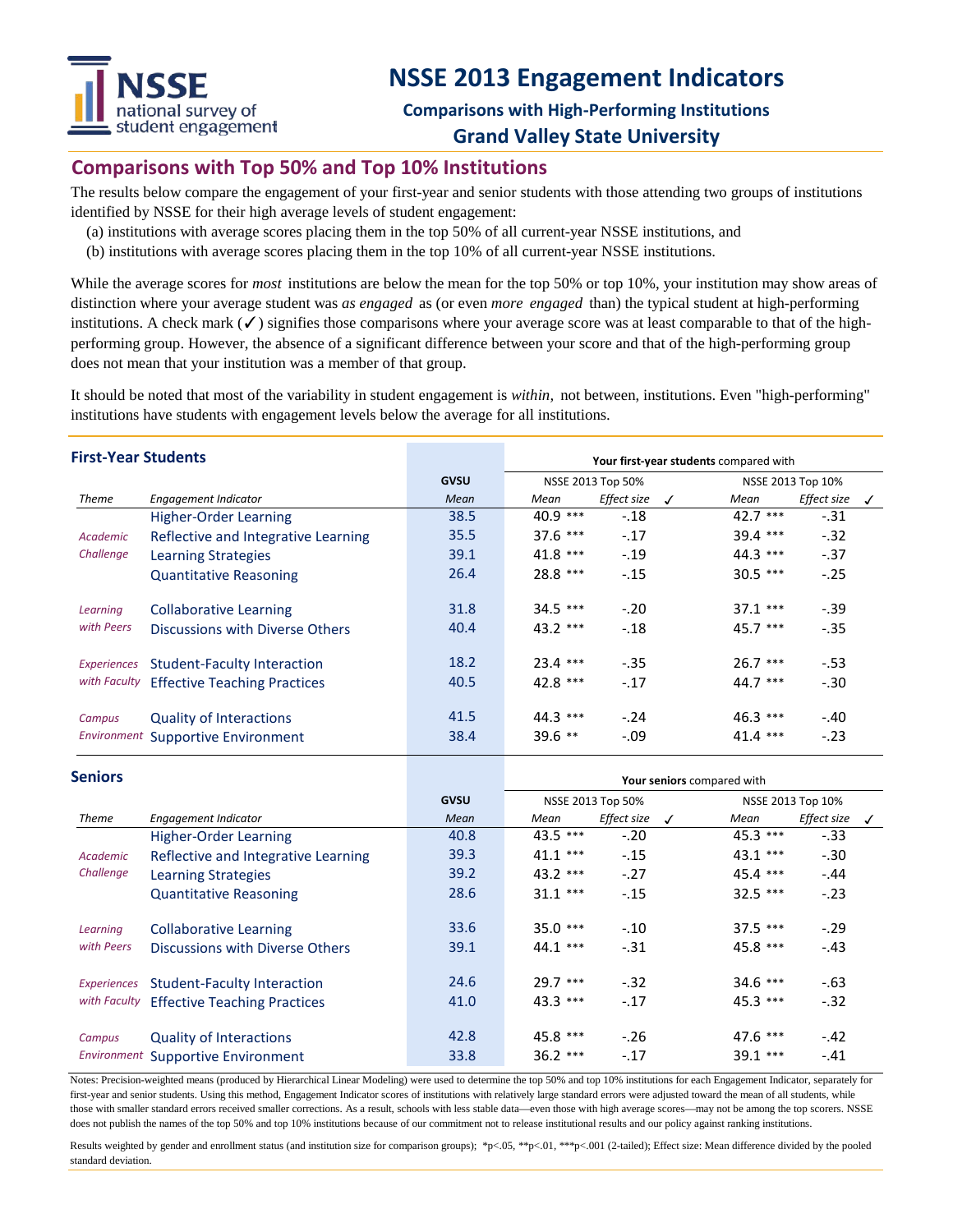

**Grand Valley State University Detailed Statistics<sup>a</sup>** 

# **Detailed Statistics: First-year students**

|                                                      |      | <b>Mean statistics</b> |                  |                | Percentile <sup>d</sup> scores |      |      | <b>Comparison results</b> |                                 |               |          |                             |
|------------------------------------------------------|------|------------------------|------------------|----------------|--------------------------------|------|------|---------------------------|---------------------------------|---------------|----------|-----------------------------|
|                                                      | Mean | SD <sup>b</sup>        | SEM <sup>c</sup> | 5th            | 25th                           | 50th | 75th | 95th                      | Deg. of<br>freedom <sup>e</sup> | Mean<br>diff. | Sig. $f$ | Effect<br>size <sup>g</sup> |
| <b>Academic Challenge</b>                            |      |                        |                  |                |                                |      |      |                           |                                 |               |          |                             |
| <b>Higher-Order Learning</b>                         |      |                        |                  |                |                                |      |      |                           |                                 |               |          |                             |
| $GVSU (N = 1542)$                                    | 38.5 | 12.9                   | .33              | 20             | 30                             | 40   | 45   | 60                        |                                 |               |          |                             |
| <b>Great Lakes Public</b>                            | 38.0 | 13.7                   | .08              | 15             | 30                             | 40   | 45   | 60                        | 1,712                           | .5            | .172     | .034                        |
| Public Masters L                                     | 38.7 | 14.0                   | .07              | 15             | 30                             | 40   | 50   | 60                        | 1,665                           | $-3$          | .451     | $-.018$                     |
| <b>Selected Peers</b>                                | 38.5 | 13.6                   | .13              | 20             | 30                             | 40   | 50   | 60                        | 2,064                           | $-.1$         | .886     | $-.004$                     |
| Top 50%                                              | 40.9 | 13.6                   | .04              | 20             | 30                             | 40   | 50   | 60                        | 1,587                           | $-2.4$        | .000     | $-.175$                     |
| Top 10%                                              | 42.7 | 13.7                   | .08              | 20             | 35                             | 40   | 55   | 60                        | 1,746                           | $-4.3$        | .000     | $-313$                      |
| Reflective and Integrative Learning                  |      |                        |                  |                |                                |      |      |                           |                                 |               |          |                             |
| $GVSU (N = 1599)$                                    | 35.5 | 11.6                   | .29              | 17             | 29                             | 34   | 43   | 57                        |                                 |               |          |                             |
| <b>Great Lakes Public</b>                            | 34.7 | 12.4                   | .07              | 14             | 26                             | 34   | 43   | 57                        | 1,780                           | $.8\,$        | .009     | .063                        |
| Public Masters L                                     | 35.3 | 12.7                   | .06              | 17             | 26                             | 34   | 43   | 60                        | 1,729                           | $\cdot$ 1     | .643     | .011                        |
| <b>Selected Peers</b>                                | 35.4 | 12.4                   | .12              | 17             | 26                             | 34   | 43   | 60                        | 2,158                           | $\cdot$ 1     | .734     | .009                        |
| Top 50%                                              | 37.6 | 12.5                   | .04              | 17             | 29                             | 37   | 46   | 60                        | 1,650                           | $-2.1$        | .000     | $-.170$                     |
| Top 10%                                              | 39.4 | 12.5                   | .07              | 20             | 31                             | 40   | 49   | 60                        | 1,814                           | $-3.9$        | .000     | $-0.315$                    |
| <b>Learning Strategies</b>                           |      |                        |                  |                |                                |      |      |                           |                                 |               |          |                             |
| $GVSU (N = 1488)$                                    | 39.1 | 13.0                   | .34              | 20             | 27                             | 40   | 47   | 60                        |                                 |               |          |                             |
| <b>Great Lakes Public</b>                            | 39.0 | 14.2                   | .08              | 20             | 27                             | 40   | 53   | 60                        | 1,670                           | $\cdot$ 1     | .729     | .008                        |
| Public Masters L                                     | 39.6 | 14.1                   | .07              | 20             | 27                             | 40   | 53   | 60                        | 1,611                           | $-.5$         | .149     | $-0.035$                    |
| <b>Selected Peers</b>                                | 38.7 | 13.9                   | .14              | 20             | 27                             | 40   | 47   | 60                        | 2,030                           | .5            | .180     | .035                        |
| Top 50%                                              | 41.8 | 14.1                   | .04              | 20             | 33                             | 40   | 53   | 60                        | 1,538                           | $-2.7$        | .000     | $-.191$                     |
| Top 10%                                              | 44.3 | 14.2                   | .09              | 20             | 33                             | 47   | 60   | 60                        | 1,725                           | $-5.2$        | .000     | $-.366$                     |
| <b>Quantitative Reasoning</b>                        |      |                        |                  |                |                                |      |      |                           |                                 |               |          |                             |
| $GVSU (N = 1583)$                                    | 26.4 | 15.1                   | .38              | $\theta$       | 20                             | 27   | 40   | 53                        |                                 |               |          |                             |
| <b>Great Lakes Public</b>                            | 27.5 | 16.1                   | .09              | $\mathbf{0}$   | 20                             | 27   | 40   | 60                        | 1,764                           | $-1.1$        | .006     | $-.066$                     |
| Public Masters L                                     | 27.1 | 16.6                   | .08              | $\overline{0}$ | 20                             | 27   | 40   | 60                        | 1,715                           | $-.7$         | .057     | $-.044$                     |
| <b>Selected Peers</b>                                | 27.4 | 16.5                   | .16              | $\theta$       | 20                             | 27   | 40   | 60                        | 2,175                           | $-1.0$        | .015     | $-.061$                     |
| Top 50%                                              | 28.8 | 16.3                   | .04              | $\theta$       | 20                             | 27   | 40   | 60                        | 1,622                           | $-2.4$        | .000     | $-149$                      |
| Top 10%                                              | 30.5 | 16.2                   | .09              | $\theta$       | 20                             | 27   | 40   | 60                        | 1,773                           | $-4.1$        | .000     | $-.254$                     |
|                                                      |      |                        |                  |                |                                |      |      |                           |                                 |               |          |                             |
| Learning with Peers<br><b>Collaborative Learning</b> |      |                        |                  |                |                                |      |      |                           |                                 |               |          |                             |
| $GVSU (N = 1611)$                                    | 31.8 | 12.8                   | .32              | 15             | 20                             | 30   | 40   | 55                        |                                 |               |          |                             |
| <b>Great Lakes Public</b>                            | 31.5 | 13.7                   | .07              | 10             | 20                             | 30   | 40   | 60                        | 1,791                           | $\cdot$ 3     | .426     | .019                        |
| Public Masters L                                     | 31.3 | 13.9                   | .06              | 10             | 20                             | 30   | 40   | 60                        | 1,737                           | $.5\,$        | .127     | .036                        |
| <b>Selected Peers</b>                                | 30.4 | 13.7                   | .13              | 10             | 20                             | 30   | 40   | 60                        | 2,171                           | 1.3           | .000     | .098                        |
| Top 50%                                              | 34.5 | 13.7                   | .04              | 15             | 25                             | 35   | 45   | 60                        | 1,660                           | $-2.7$        | .000     | $-.196$                     |
| Top 10%                                              | 37.1 | 13.6                   | .09              | 15             | 25                             | 35   | 45   | 60                        | 1,860                           | $-5.3$        | .000     | $-.392$                     |
| Discussions with Diverse Others                      |      |                        |                  |                |                                |      |      |                           |                                 |               |          |                             |
| $GVSU (N = 1504)$                                    | 40.4 | 14.5                   | .37              | 20             | 30                             | 40   | 55   | 60                        |                                 |               |          |                             |
| <b>Great Lakes Public</b>                            | 39.9 | 16.0                   | .09              | 15             | 30                             | 40   | 55   | 60                        | 1,691                           | $\cdot$ 5     | .159     | .034                        |
| Public Masters L                                     | 40.3 | 16.2                   | .08              | 10             | 30                             | 40   | 55   | 60                        | 1,637                           | $\cdot$ 1     | .775     | $.007$                      |
| <b>Selected Peers</b>                                | 41.1 | 15.7                   | .16              | 15             | 30                             | 40   | 60   | 60                        | 2,072                           | $-.7$         | .083     | $-.045$                     |
| Top 50%                                              | 43.2 | 15.4                   | .04              | 20             | 35                             | 45   | 60   | 60                        | 1,546                           | $-2.8$        | .000     | $-.181$                     |
| Top 10%                                              | 45.7 | 15.0                   | .10              | 20             | 40                             | 50   | 60   | 60                        | 1,711                           | $-5.3$        | .000     | $-352$                      |
|                                                      |      |                        |                  |                |                                |      |      |                           |                                 |               |          |                             |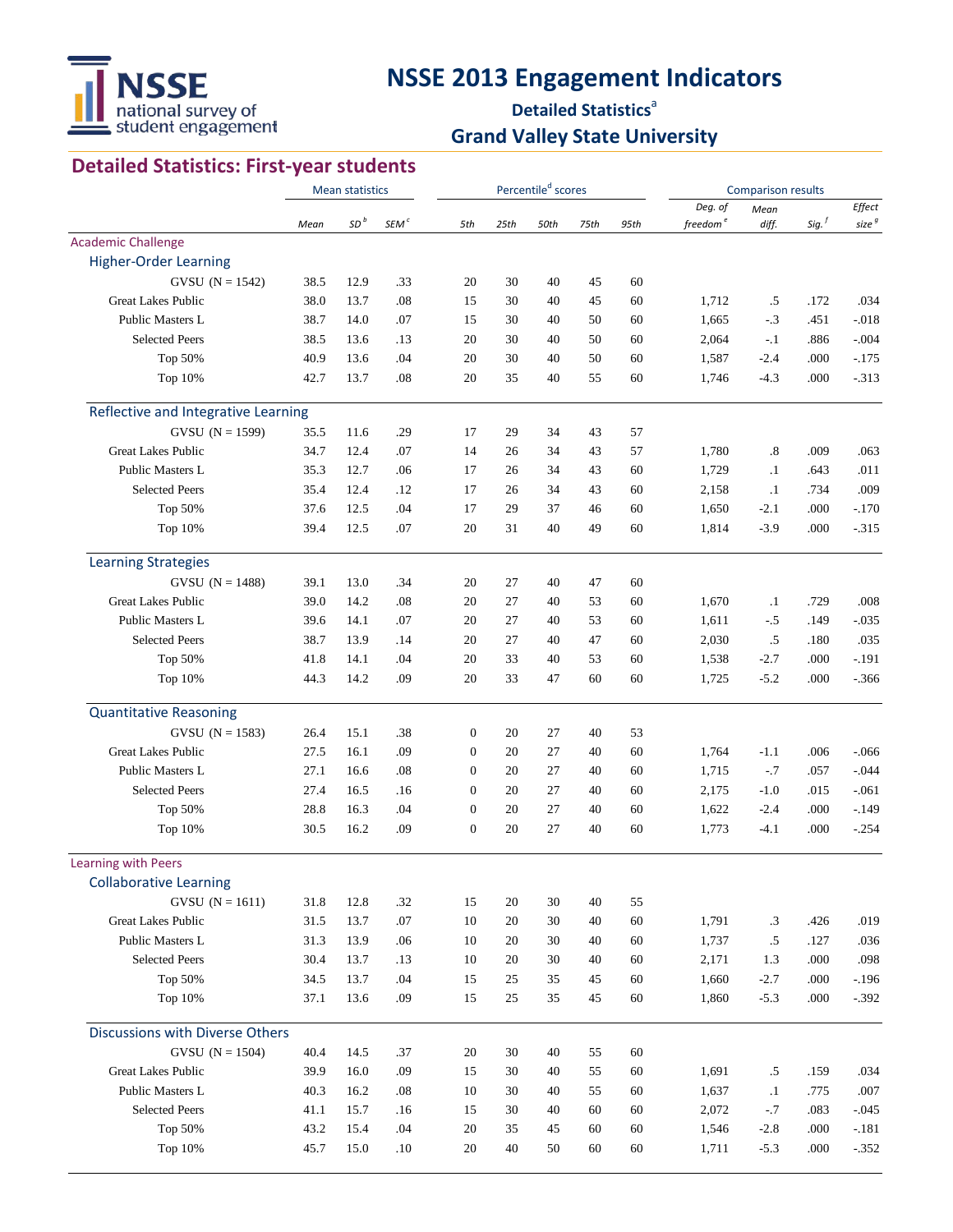

**Grand Valley State University Detailed Statistics<sup>a</sup>** 

### **Detailed Statistics: First-year students**

|                                     |      | <b>Mean statistics</b> |                  | Percentile <sup>d</sup> scores |      |      | <b>Comparison results</b> |      |                      |           |          |                   |
|-------------------------------------|------|------------------------|------------------|--------------------------------|------|------|---------------------------|------|----------------------|-----------|----------|-------------------|
|                                     |      |                        |                  |                                |      |      |                           |      | Deg. of              | Mean      |          | Effect            |
|                                     | Mean | $\mbox{\it SD}^b$      | SEM <sup>c</sup> | 5th                            | 25th | 50th | 75th                      | 95th | freedom <sup>e</sup> | diff.     | Sig. $f$ | size <sup>g</sup> |
| <b>Experiences with Faculty</b>     |      |                        |                  |                                |      |      |                           |      |                      |           |          |                   |
| <b>Student-Faculty Interaction</b>  |      |                        |                  |                                |      |      |                           |      |                      |           |          |                   |
| $GVSU (N = 1576)$                   | 18.2 | 13.7                   | .34              | $\boldsymbol{0}$               | 10   | 15   | 25                        | 45   |                      |           |          |                   |
| <b>Great Lakes Public</b>           | 20.2 | 14.4                   | .08              | $\overline{0}$                 | 10   | 20   | 30                        | 50   | 33,981               | $-2.0$    | .000     | $-139$            |
| Public Masters L                    | 20.4 | 15.0                   | .07              | $\overline{0}$                 | 10   | 20   | 30                        | 50   | 1,705                | $-2.3$    | .000     | $-153$            |
| <b>Selected Peers</b>               | 20.4 | 14.4                   | .14              | $\mathbf{0}$                   | 10   | 20   | 30                        | 50   | 12,473               | $-2.3$    | .000     | $-159$            |
| Top 50%                             | 23.4 | 15.0                   | .05              | $\mathbf{0}$                   | 10   | 20   | 35                        | 55   | 1,649                | $-5.2$    | .000     | $-.350$           |
| Top 10%                             | 26.7 | 16.4                   | .15              | $\overline{0}$                 | 15   | 25   | 40                        | 60   | 2,185                | $-8.5$    | .000     | $-0.527$          |
| <b>Effective Teaching Practices</b> |      |                        |                  |                                |      |      |                           |      |                      |           |          |                   |
| $GVSU (N = 1594)$                   | 40.5 | 11.7                   | .29              | 20                             | 32   | 40   | 48                        | 60   |                      |           |          |                   |
| <b>Great Lakes Public</b>           | 39.4 | 13.2                   | .07              | 20                             | 32   | 40   | 48                        | 60   | 1,795                | 1.1       | .000     | .088              |
| Public Masters L                    | 40.6 | 13.5                   | .06              | 20                             | 32   | 40   | 52                        | 60   | 1,739                | $\Omega$  | .930     | $-0.002$          |
| <b>Selected Peers</b>               | 40.4 | 12.7                   | .12              | 20                             | 32   | 40   | 52                        | 60   | 2,178                | $\cdot$ 1 | .668     | .011              |
| Top 50%                             | 42.8 | 13.3                   | .04              | 20                             | 35   | 44   | 56                        | 60   | 1,665                | $-2.2$    | .000     | $-169$            |
| Top 10%                             | 44.7 | 13.8                   | .09              | 20                             | 36   | 48   | 60                        | 60   | 1,901                | $-4.1$    | .000     | $-.300$           |
| <b>Campus Environment</b>           |      |                        |                  |                                |      |      |                           |      |                      |           |          |                   |
| <b>Quality of Interactions</b>      |      |                        |                  |                                |      |      |                           |      |                      |           |          |                   |
| $GVSU (N = 1391)$                   | 41.5 | 12.3                   | .33              | 18                             | 35   | 44   | 50                        | 60   |                      |           |          |                   |
| <b>Great Lakes Public</b>           | 40.9 | 12.1                   | .07              | 18                             | 34   | 42   | 50                        | 60   | 29,890               | .6        | .093     | .046              |
| <b>Public Masters L</b>             | 40.9 | 12.7                   | .06              | 18                             | 33   | 42   | 50                        | 60   | 1,491                | .6        | .061     | .049              |
| <b>Selected Peers</b>               | 41.2 | 11.9                   | .12              | 20                             | 34   | 42   | 50                        | 60   | 11,150               | .3        | .313     | .029              |
| Top 50%                             | 44.3 | 11.6                   | .04              | 22                             | 38   | 46   | 53                        | 60   | 1,434                | $-2.8$    | .000     | $-.244$           |
| Top 10%                             | 46.3 | 12.0                   | .08              | 23                             | 40   | 48   | 56                        | 60   | 23,027               | $-4.8$    | .000     | $-.396$           |
| <b>Supportive Environment</b>       |      |                        |                  |                                |      |      |                           |      |                      |           |          |                   |
| $GVSU (N = 1430)$                   | 38.4 | 12.9                   | .34              | 18                             | 30   | 40   | 48                        | 60   |                      |           |          |                   |
| <b>Great Lakes Public</b>           | 36.6 | 13.8                   | .08              | 13                             | 28   | 38   | 48                        | 60   | 1,604                | 1.8       | .000     | .132              |
| Public Masters L                    | 37.2 | 14.0                   | .07              | 14                             | 28   | 38   | 48                        | 60   | 1,552                | 1.2       | .000     | .089              |
| <b>Selected Peers</b>               | 37.4 | 13.7                   | .14              | 15                             | 28   | 38   | 48                        | 60   | 1,953                | 1.0       | .006     | .075              |
| Top 50%                             | 39.6 | 13.2                   | .04              | 18                             | 30   | 40   | 50                        | 60   | 103,753              | $-1.2$    | .001     | $-0.088$          |
| Top 10%                             | 41.4 | 12.9                   | .09              | 20                             | 33   | 43   | 53                        | 60   | 21,868               | $-3.0$    | .000     | $-.234$           |

a. Results weighted by gender and enrollment status (and institutional size for comparison groups).

b. Standard deviation is a measure of the amount the individual scores deviate from the mean of all the scores in the distribution.

c. Standard error of the mean, used to compute a confidence interval (CI) around the sample mean. For example, the 95% CI is the range of values that is 95% likely to contain the true population mean, equal to the sample mean +/- 1.96 \* SEM.

d. A percentile is the point in the distribution of student-level EI scores at or below which a given percentage of EI scores fall.

e. Degrees of freedom used to compute the t-tests. Values vary from the total Ns due to weighting and whether equal variances were assumed.

f. Statistical significance represents the probability that the difference between the mean of your institution and that of the comparison group occurred by chance.

g. Effect size is the mean difference divided by the pooled standard deviation.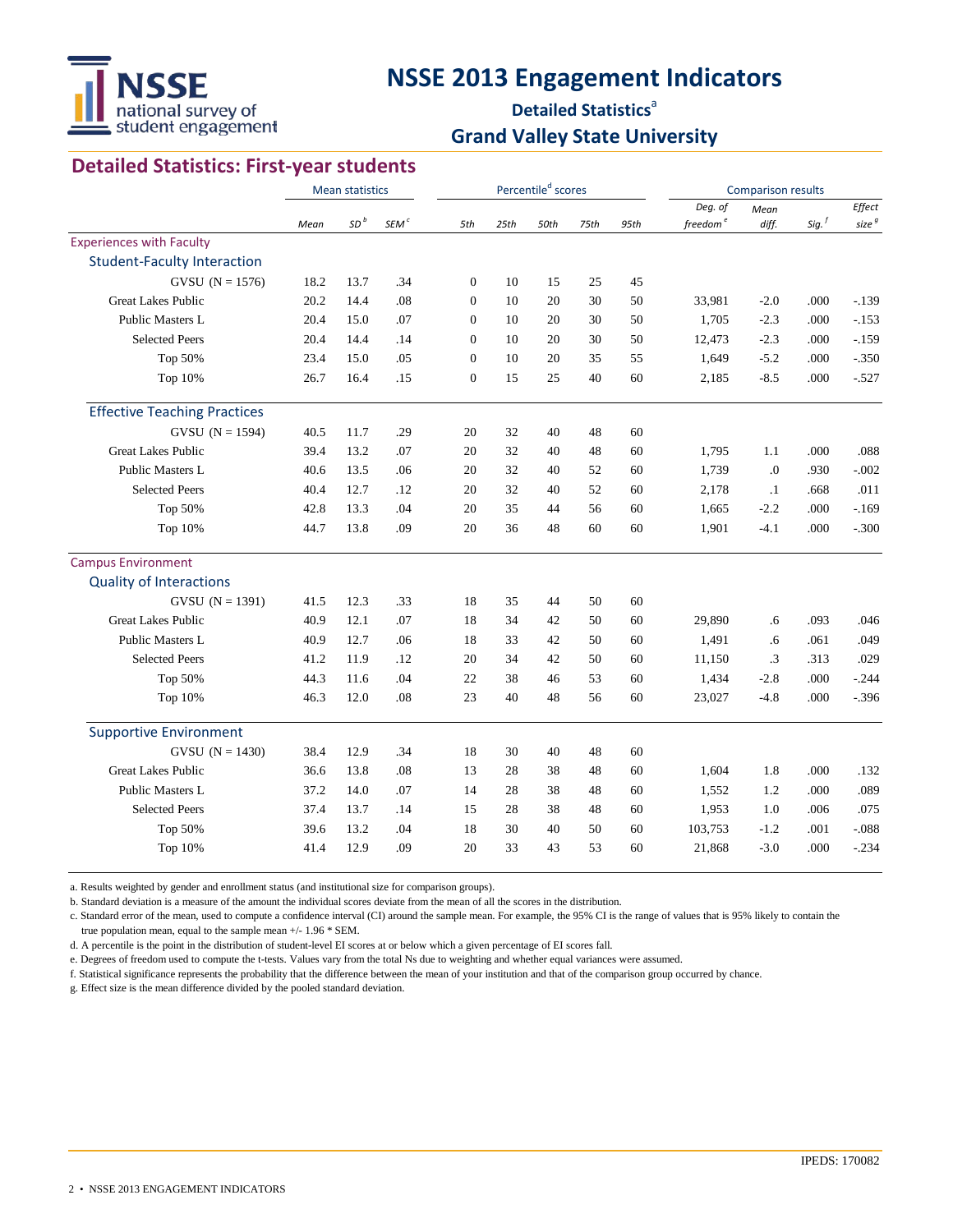

# **Grand Valley State University Detailed Statistics<sup>a</sup>**

### **Detailed Statistics: Seniors**

|                                     | <b>Mean statistics</b> |                 |                  |                |      | Percentile <sup>d</sup> scores |      |      | <b>Comparison results</b>       |               |          |                             |
|-------------------------------------|------------------------|-----------------|------------------|----------------|------|--------------------------------|------|------|---------------------------------|---------------|----------|-----------------------------|
|                                     | Mean                   | SD <sup>b</sup> | SEM <sup>c</sup> | 5th            | 25th | 50th                           | 75th | 95th | Deg. of<br>freedom <sup>e</sup> | Mean<br>diff. | Sig. $f$ | Effect<br>size <sup>g</sup> |
| <b>Academic Challenge</b>           |                        |                 |                  |                |      |                                |      |      |                                 |               |          |                             |
| <b>Higher-Order Learning</b>        |                        |                 |                  |                |      |                                |      |      |                                 |               |          |                             |
| $GVSU (N = 1505)$                   | 40.8                   | 12.9            | .33              | 20             | 30   | 40                             | 50   | 60   |                                 |               |          |                             |
| <b>Great Lakes Public</b>           | 40.0                   | 14.1            | .08              | 15             | 30   | 40                             | 50   | 60   | 1,690                           | .7            | .029     | .053                        |
| Public Masters L                    | 41.2                   | 14.1            | .06              | 20             | 30   | 40                             | 55   | 60   | 1,602                           | $-.4$         | .211     | $-.030$                     |
| <b>Selected Peers</b>               | 40.4                   | 13.9            | .12              | 20             | 30   | 40                             | 50   | 60   | 1,895                           | $\cdot$       | .294     | .027                        |
| Top 50%                             | 43.5                   | 13.7            | .04              | 20             | 35   | 40                             | 55   | 60   | 1,547                           | $-2.7$        | .000     | $-199$                      |
| Top 10%                             | 45.3                   | 13.6            | .07              | 20             | 40   | 45                             | 60   | 60   | 1,653                           | $-4.5$        | .000     | $-.331$                     |
| Reflective and Integrative Learning |                        |                 |                  |                |      |                                |      |      |                                 |               |          |                             |
| $GVSU (N = 1564)$                   | 39.3                   | 12.5            | .32              | 20             | 30   | 40                             | 49   | 60   |                                 |               |          |                             |
| <b>Great Lakes Public</b>           | 38.0                   | 13.0            | .07              | 17             | 29   | 37                             | 49   | 60   | 32,616                          | 1.3           | .000     | .100                        |
| Public Masters L                    | 38.6                   | 13.0            | .05              | 17             | 29   | 40                             | 49   | 60   | 59,881                          | .7            | .051     | .050                        |
| <b>Selected Peers</b>               | 38.3                   | 12.9            | .11              | 17             | 29   | 37                             | 49   | 60   | 16,110                          | 1.0           | .004     | .077                        |
| Top 50%                             | 41.1                   | 12.6            | .04              | 20             | 31   | 40                             | 51   | 60   | 116,472                         | $-1.9$        | .000     | $-.148$                     |
| Top 10%                             | 43.1                   | 12.6            | .07              | 20             | 34   | 43                             | 54   | 60   | 32,903                          | $-3.8$        | .000     | $-302$                      |
| <b>Learning Strategies</b>          |                        |                 |                  |                |      |                                |      |      |                                 |               |          |                             |
| $GVSU (N = 1454)$                   | 39.2                   | 14.0            | .37              | 20             | 27   | 40                             | 53   | 60   |                                 |               |          |                             |
| <b>Great Lakes Public</b>           | 39.2                   | 14.9            | .09              | 13             | 27   | 40                             | 53   | 60   | 1,625                           | $\cdot$       | .992     | .000                        |
| Public Masters L                    | 41.0                   | 14.7            | .06              | 13             | 33   | 40                             | 53   | 60   | 1,541                           | $-1.7$        | .000     | $-.119$                     |
| <b>Selected Peers</b>               | 39.2                   | 14.9            | .13              | 13             | 27   | 40                             | 53   | 60   | 1,824                           | .0            | .965     | $-.001$                     |
| Top 50%                             | 43.2                   | 14.4            | .04              | 20             | 33   | 40                             | 60   | 60   | 1,485                           | $-3.9$        | .000     | $-.274$                     |
| Top 10%                             | 45.4                   | 14.0            | .07              | 20             | 40   | 47                             | 60   | 60   | 42,132                          | $-6.2$        | .000     | $-.441$                     |
| <b>Quantitative Reasoning</b>       |                        |                 |                  |                |      |                                |      |      |                                 |               |          |                             |
| $GVSU (N = 1538)$                   | 28.6                   | 16.2            | .41              | $\mathbf{0}$   | 20   | 27                             | 40   | 60   |                                 |               |          |                             |
| <b>Great Lakes Public</b>           | 29.4                   | 17.3            | .10              | $\mathbf{0}$   | 20   | 27                             | 40   | 60   | 1,718                           | $-.8$         | .074     | $-.044$                     |
| Public Masters L                    | 28.9                   | 17.4            | .07              | $\overline{0}$ | 20   | 27                             | 40   | 60   | 1,634                           | $-.3$         | .461     | $-.018$                     |
| <b>Selected Peers</b>               | 28.7                   | 17.3            | .14              | $\theta$       | 20   | 27                             | 40   | 60   | 1,933                           | $-.1$         | .882     | $-.004$                     |
| Top 50%                             | 31.1                   | 17.2            | .04              | $\theta$       | 20   | 33                             | 40   | 60   | 1,568                           | $-2.5$        | .000     | $-147$                      |
| Top 10%                             | 32.5                   | 17.0            | .08              | $\overline{0}$ | 20   | 33                             | 40   | 60   | 1,649                           | $-3.9$        | .000     | $-.230$                     |
| Learning with Peers                 |                        |                 |                  |                |      |                                |      |      |                                 |               |          |                             |
| <b>Collaborative Learning</b>       |                        |                 |                  |                |      |                                |      |      |                                 |               |          |                             |
| $GVSU (N = 1555)$                   | 33.6                   | 13.2            | .34              | 15             | 25   | 35                             | 40   | 60   |                                 |               |          |                             |
| <b>Great Lakes Public</b>           | 32.4                   | 14.2            | .08              | 10             | 20   | 30                             | 40   | 60   | 1,736                           | 1.2           | .001     | .083                        |
| Public Masters L                    | 32.2                   | 14.1            | .06              | 10             | 20   | 30                             | 40   | 60   | 1,649                           | 1.4           | .000     | .101                        |
| <b>Selected Peers</b>               | 32.3                   | 13.9            | .11              | 10             | 20   | 30                             | 40   | 60   | 1,933                           | 1.4           | .000     | .099                        |
| Top 50%                             | 35.0                   | 13.8            | .04              | 15             | 25   | 35                             | 45   | 60   | 1,595                           | $-1.4$        | .000     | $-.101$                     |
| Top 10%                             | 37.5                   | 13.5            | .10              | 15             | 25   | 40                             | 50   | 60   | 21,176                          | $-3.9$        | .000     | $-.288$                     |
| Discussions with Diverse Others     |                        |                 |                  |                |      |                                |      |      |                                 |               |          |                             |
| $GVSU (N = 1469)$                   | 39.1                   | 14.8            | .39              | 20             | 30   | 40                             | 50   | 60   |                                 |               |          |                             |
| <b>Great Lakes Public</b>           | 40.8                   | 16.1            | $.10\,$          | 15             | 30   | 40                             | 60   | 60   | 1,651                           | $-1.6$        | .000     | $-.101$                     |
| Public Masters L                    | 41.5                   | 16.4            | .07              | 15             | 30   | 40                             | 60   | 60   | 1,568                           | $-2.4$        | .000     | $-.148$                     |
| <b>Selected Peers</b>               | 41.1                   | 16.1            | .14              | 15             | 30   | 40                             | 60   | 60   | 1,863                           | $-2.0$        | .000     | $-.125$                     |
| Top 50%                             | 44.1                   | 15.9            | .04              | 20             | 35   | 45                             | 60   | 60   | 1,500                           | $-5.0$        | .000     | $-.313$                     |
| Top 10%                             | 45.8                   | 15.6            | .07              | 20             | 40   | 50                             | 60   | 60   | 1,570                           | $-6.7$        | .000     | $-429$                      |